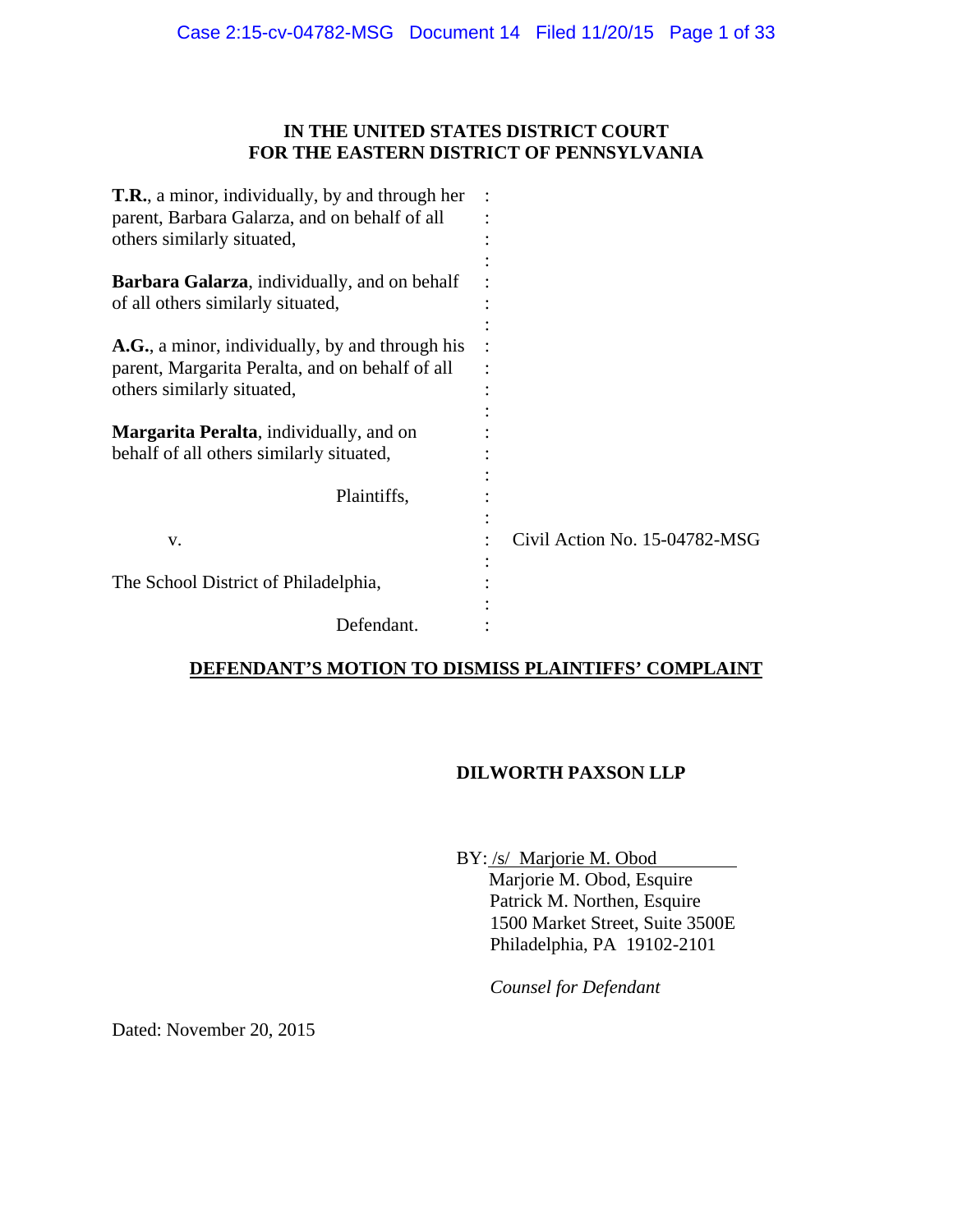# **TABLE OF CONTENTS**

# **PAGE**

| I.                                                                                                                                                        |
|-----------------------------------------------------------------------------------------------------------------------------------------------------------|
| II.                                                                                                                                                       |
| A.                                                                                                                                                        |
| <b>B.</b>                                                                                                                                                 |
|                                                                                                                                                           |
|                                                                                                                                                           |
| Plaintiffs' Systemic Claims Should be Dismissed Pursuant to Rule 12(b)(1) 8<br>A.                                                                         |
| 1.                                                                                                                                                        |
| 2.<br>The Class Members have Failed to Exhaust their Administrative Remedies                                                                              |
| Plaintiffs' Systemic Allegations should be Dismissed for Failure to State a Claim<br><b>B.</b>                                                            |
| 1.                                                                                                                                                        |
| Plaintiffs Fail to Allege Plausible Systemic Claims For Relief.  14<br>2.                                                                                 |
| Plaintiffs' Purported Systemic Claims Fail to Allege Relief that is Permissible<br>$\mathbf{C}$ .                                                         |
| Plaintiffs Fail to State a Claim Under Section 504 of Rehabilitation Act,<br>D.<br>Americans with Disabilities Act as Amended, and 22 Pa. Code Chapter 15 |
| Plaintiffs Fail to State a Claim for a Violation of the Equal Education<br>Е.                                                                             |
| Plaintiffs Fail to State a Claim for a Violation of Title VI of the Civil Rights Act<br>F.                                                                |
| V.                                                                                                                                                        |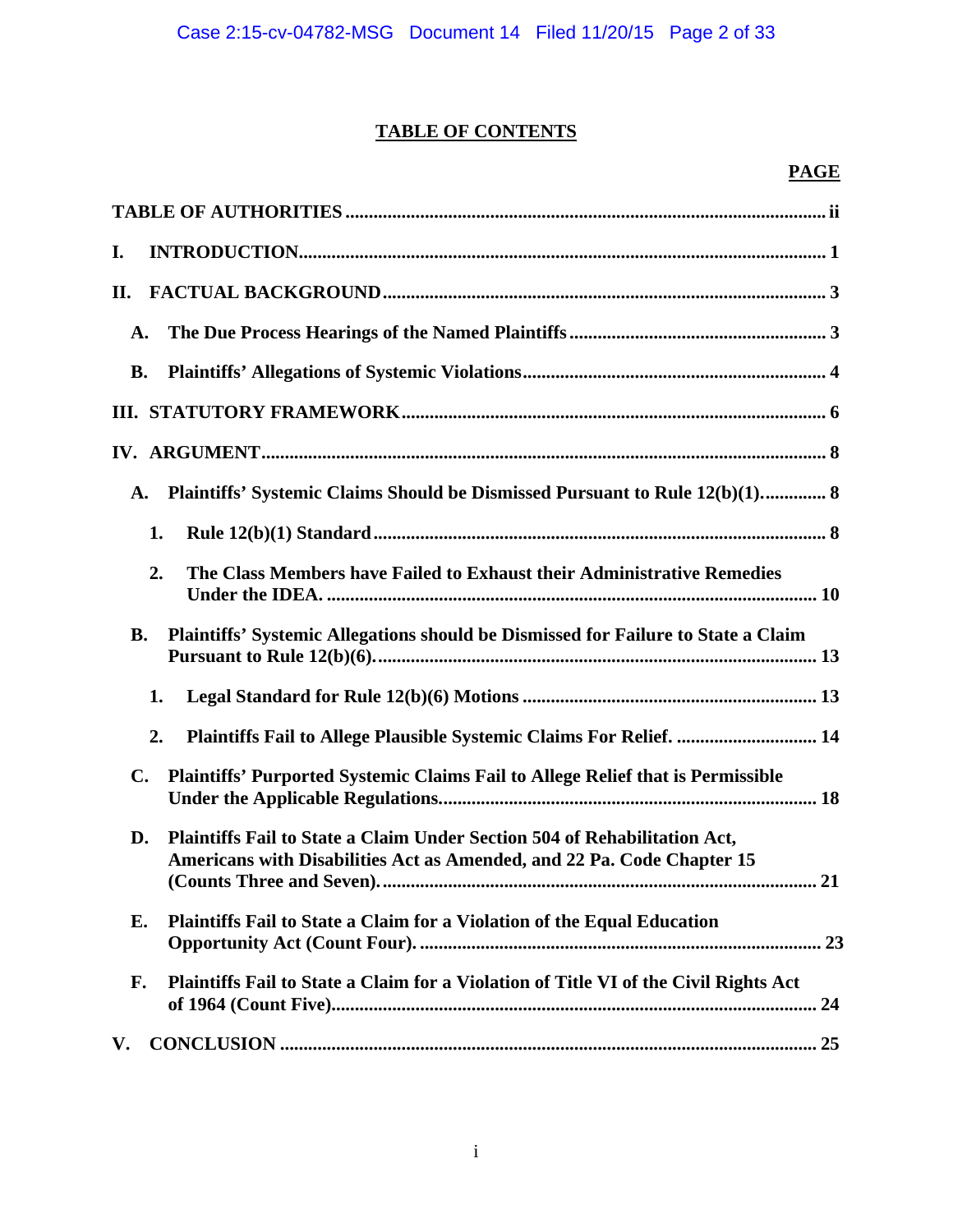# **TABLE OF AUTHORITIES**

# **PAGE**

## **CASES**

| A.W. ex rel. H.W. v. Middletown Area Sch. Dist.,                             |
|------------------------------------------------------------------------------|
| Abdullah v. Small Bus. Banking Dep't of Bank of Am.,                         |
| Alexander v. Sandoval,                                                       |
| Amor v. Dodds,                                                               |
| Anderson v. District Bd. of Trustees of Cent. Florida Cmty. College,         |
| Andrew M. v. Delaware County Office of Mental Health and Mental Retardation, |
| Ashcroft v. Iqbal,                                                           |
| Ass'n for Cmty. Living in Colorado v. Romer,                                 |
| Batchelor v. Rose Tree Media Sch. Dist.,                                     |
| Bell Atlantic Corp. v. Twombly,                                              |
| Beth V. v. Carroll,                                                          |
| Blunt v. Lower Merion Sch. Dist.,                                            |
| Buskirk v. Apollo Metals,                                                    |
| Canton Bd. of Educ. v. N.B.,                                                 |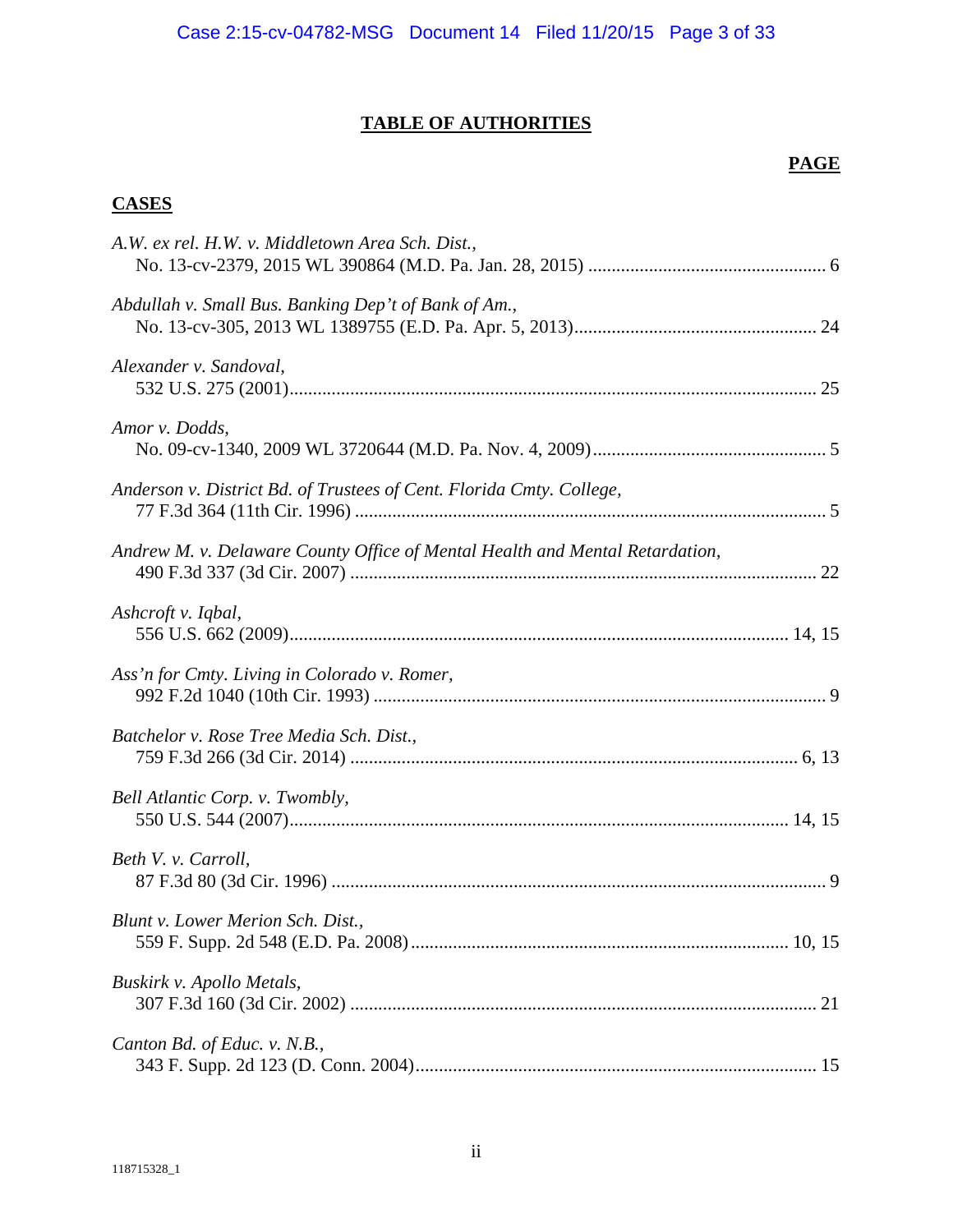# Case 2:15-cv-04782-MSG Document 14 Filed 11/20/15 Page 4 of 33

| $CG$ v. Pa. Dep't of Educ.,                            |
|--------------------------------------------------------|
| Charlene R. v. Solomon Charter Sch.,                   |
| Christensen v. Harris Cnty.,                           |
| Deerfield Hutterian Ass'n v. Ipswich Bd. of Ed.,       |
| Doe By & Through Brockhuis v. Arizona Dep't of Educ.,  |
| Evancho v. Fisher,                                     |
| Fowler v. UPMC Shadyside,                              |
| Gaul v. Lucent Techs. Inc.,                            |
| Geis v. Bd. of Educ. of Parsippany-Troy Hills,         |
| Gould Elecs., Inc. v. United States,                   |
| Grieco v. New Jersey Dep't of Educ.,                   |
| Heldman v. Sobol,                                      |
| J.D.G. v. Colonial School Dist.,                       |
| J.T. ex rel. A.T. v. Dumont Pub. Sch.,                 |
| K.A.B. ex rel. Susan B. v. Downington Area Sch. Dist., |
| K.K. ex rel. L.K. v. Pittsburgh Pub. Sch.,             |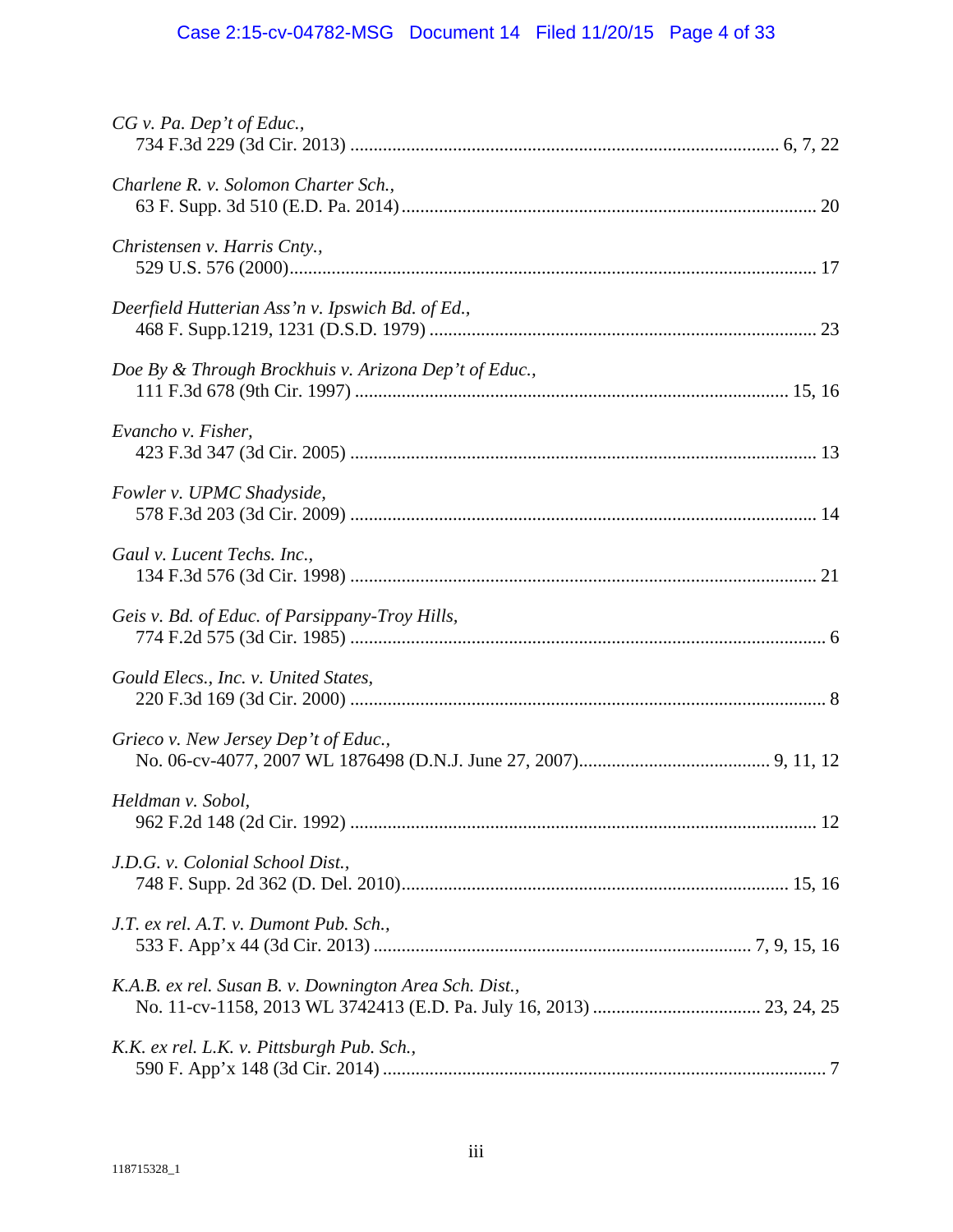# Case 2:15-cv-04782-MSG Document 14 Filed 11/20/15 Page 5 of 33

| Kevin M. v. Bristol Twp. Sch. Dist.,                  |  |
|-------------------------------------------------------|--|
| Komninos v. Upper Saddle River Bd. of Educ.,          |  |
| Lamberson v. Pa.,                                     |  |
| Morton Cmty. Unit Sch. Dist. No. 709 v. J.M.,         |  |
| Mrs. M v. Bridgeport Bd. of Educ.,                    |  |
| Mumid v. Abraham Lincoln High Sch.,                   |  |
| Oberti v. Bd. of Educ.,                               |  |
| P.V. ex rel. Valentin v. Sch. Dist. of Philadelphia,  |  |
| Powell v. DeCarlo,                                    |  |
| R.P.-K ex rel. C.K. v. Dep't of Educ., Hawaii,        |  |
| Rancocas Valley Reg'l High Sch. Bd. of Educ. v. M.R., |  |
| Ridgewood Board of Education v. N.E.,                 |  |
| Sch. Dist. of Philadelphia v. Dep't of Educ.,         |  |
| Se. Pa. Transp. Auth. v. Gilead Sciences, Inc.,       |  |
| Turner v. Hershey Chocolate U.S.,                     |  |
| Wilson v. Sch. Dist. Of Philadelphia,                 |  |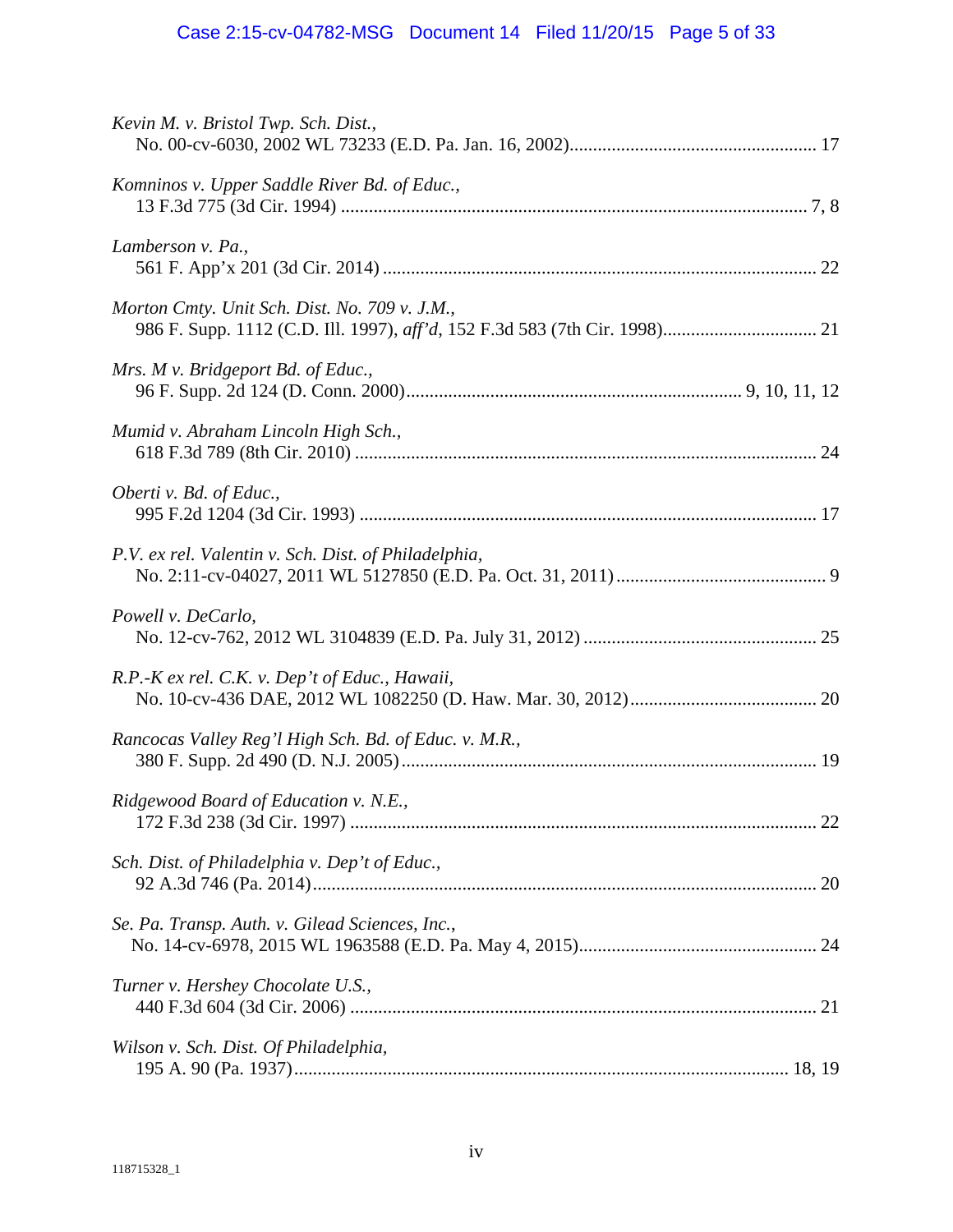# FEDERAL STATUTORY AUTHORITIES

| STATUTORY AUTHORITIES         |  |
|-------------------------------|--|
|                               |  |
|                               |  |
| FEDERAL RULES AND REGULATIONS |  |
|                               |  |
| <b>OTHER AUTHORITIES</b>      |  |
| DOJ Guidance,                 |  |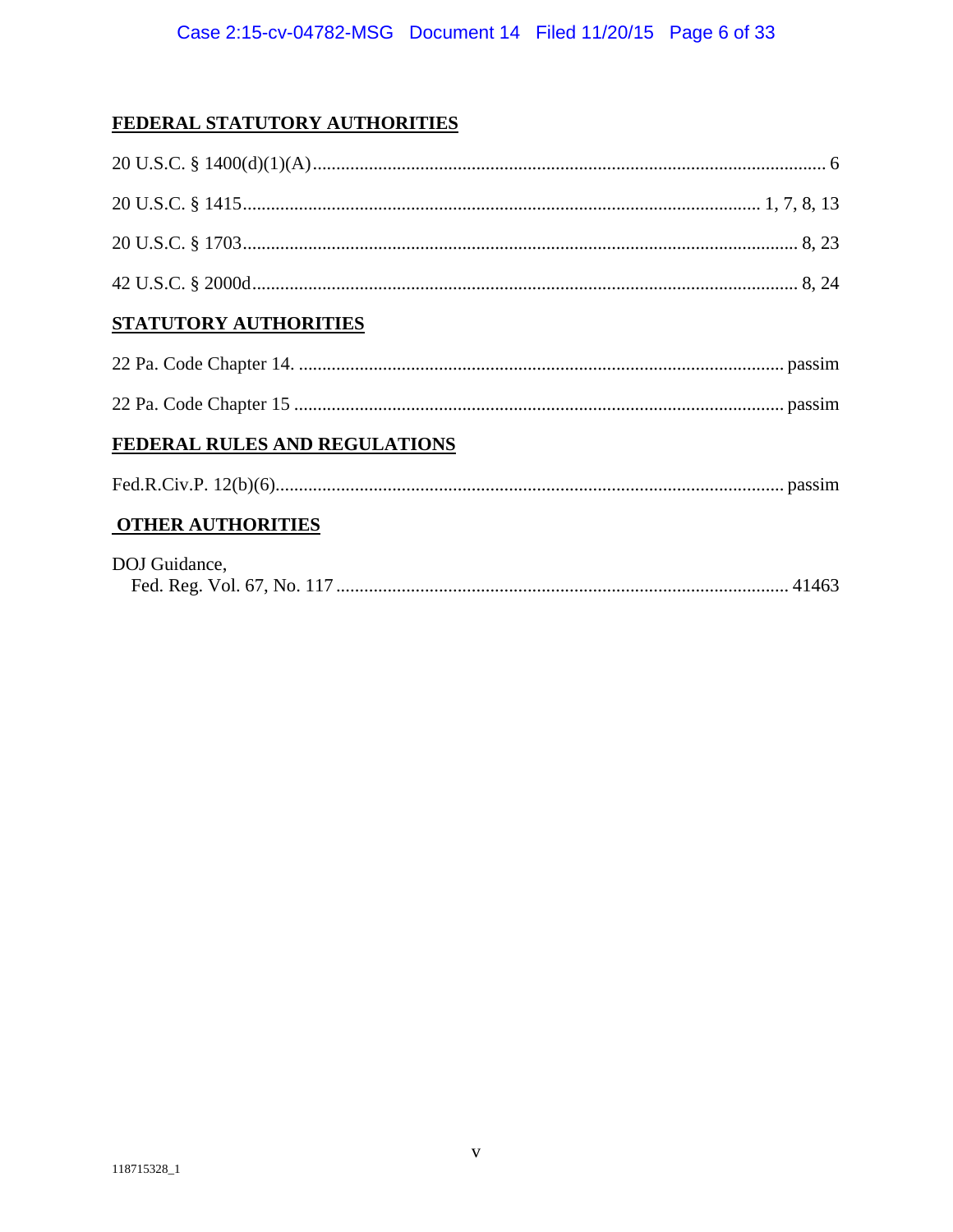## **I. INTRODUCTION**

Plaintiffs' lawsuit attempts to use an appeal from the special education administrative proceedings of the two named minor Plaintiffs, T.R. and A.G (the "named Plaintiffs"), as a Trojan Horse for seeking system-wide relief that goes above and beyond what the School District of Philadelphia (the "School District" or "Defendant") is legally required to do. Based upon the individual experiences of the named Plaintiffs, who allege that the School District failed to provide each of them with a "legally-mandated" Individualized Education Program ("IEP") process, Plaintiffs institute this class action seeking systemic relief based only on the conclusory allegation that every other Limited English Proficiency ("LEP") student in the School District is similarly situated. However, no federal or state statute supports Plaintiffs' claim that complete translation of every IEP process document is required, and relevant Department of Justice ("DOJ") guidelines on translation requirements for LEP students and other covered individuals makes clear that the need for translation must be determined on a case-by-case basis.

The Court should dismiss Plaintiffs' claims for systemic relief for at least two reasons. First, the Court lacks subject matter jurisdiction over the Parent Class and Student Class members (collectively, the "Class Members") because they have failed to exhaust their administrative remedies as required by the Individuals with Disabilities Education Act ("IDEA"). *See* 20 U.S.C. § 1415(i)(2)(A). Plaintiffs attempt to circumvent the exhaustion requirement by styling this matter as a class action seeking systemic relief, but fail to point to any structural deficiency in a School District policy that violates the IDEA on a system-wide basis. Rather, the determination as to whether each Class Member has a claim for relief under the IDEA involves a substantive inquiry into the unique factual circumstances of each case. The School District and special education hearing officers are in the best position to make such individualized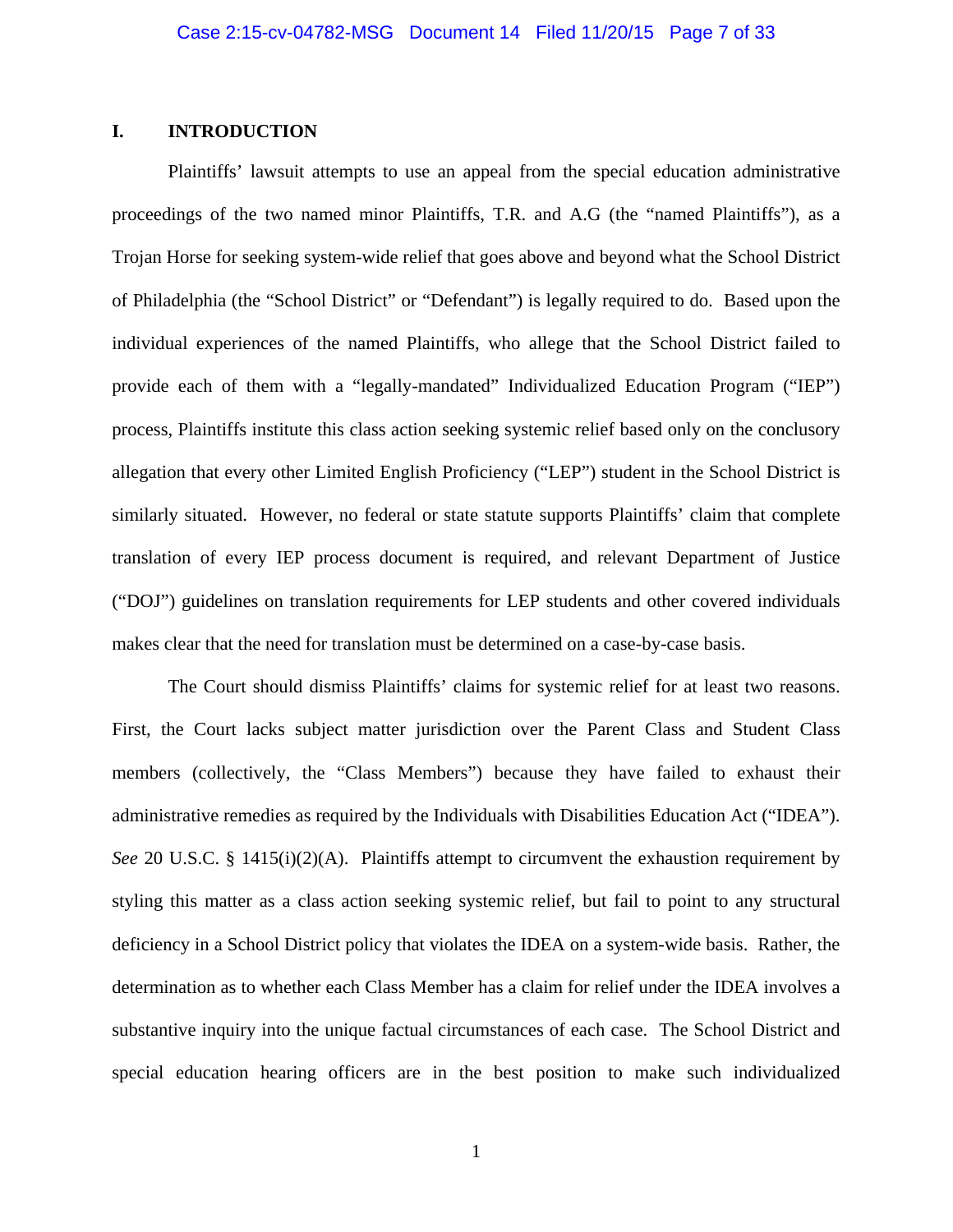#### Case 2:15-cv-04782-MSG Document 14 Filed 11/20/15 Page 8 of 33

determinations and to develop the factual record on a case-by-case basis. Because the Class Members have failed to exhaust their administrative remedies, the Court should dismiss the claims brought on their behalf pursuant to Rule 12(b)(1).

Second, even if this Court does have jurisdiction, the Court should dismiss Plaintiffs' systemic claims pursuant to Rule  $12(b)(6)$  because they fail to allege facts that give rise to a plausible systemic claim for relief under any of the asserted statutes. Plaintiffs' conclusory allegations that the School District systemically violates the IDEA and the other asserted statutes and regulations are insufficient to allow the Court to draw an inference that Plaintiffs' claims for systemic relief are plausible. Plaintiffs' allegations point to no School District policy that violates any of the asserted statutes, but rather rests upon threadbare recitals of facts that do little more than mirror the elements of each cause of action. Further, the relief that Plaintiffs request is inappropriate as it asks this Court to engage in judicial lawmaking and create new substantive requirements under the IDEA. Where there is already a detailed statutory framework in place that describes the requirements of a comprehensive law such as the IDEA, the Court should not engage in judicial legislation by implementing additional requirements.

Finally, Plaintiffs fail to allege *any* plausible claims for relief under Section 504 of Rehabilitation Act, the Americans with Disabilities Act as Amended, 22 Pa. Code Chapter 15, the Equal Education Opportunity Act, Title VI of the Civil Rights Act of 1964, or 22 Pa. Code Chapter 14. As explained in detail below, the Court should dismiss these claims in their entirety pursuant to Rule 12(b)(6) because Plaintiffs fail to plead all the requisite claim elements and/or provide any factual support that could permit this Court to draw a reasonable inference that any of those claims are plausible.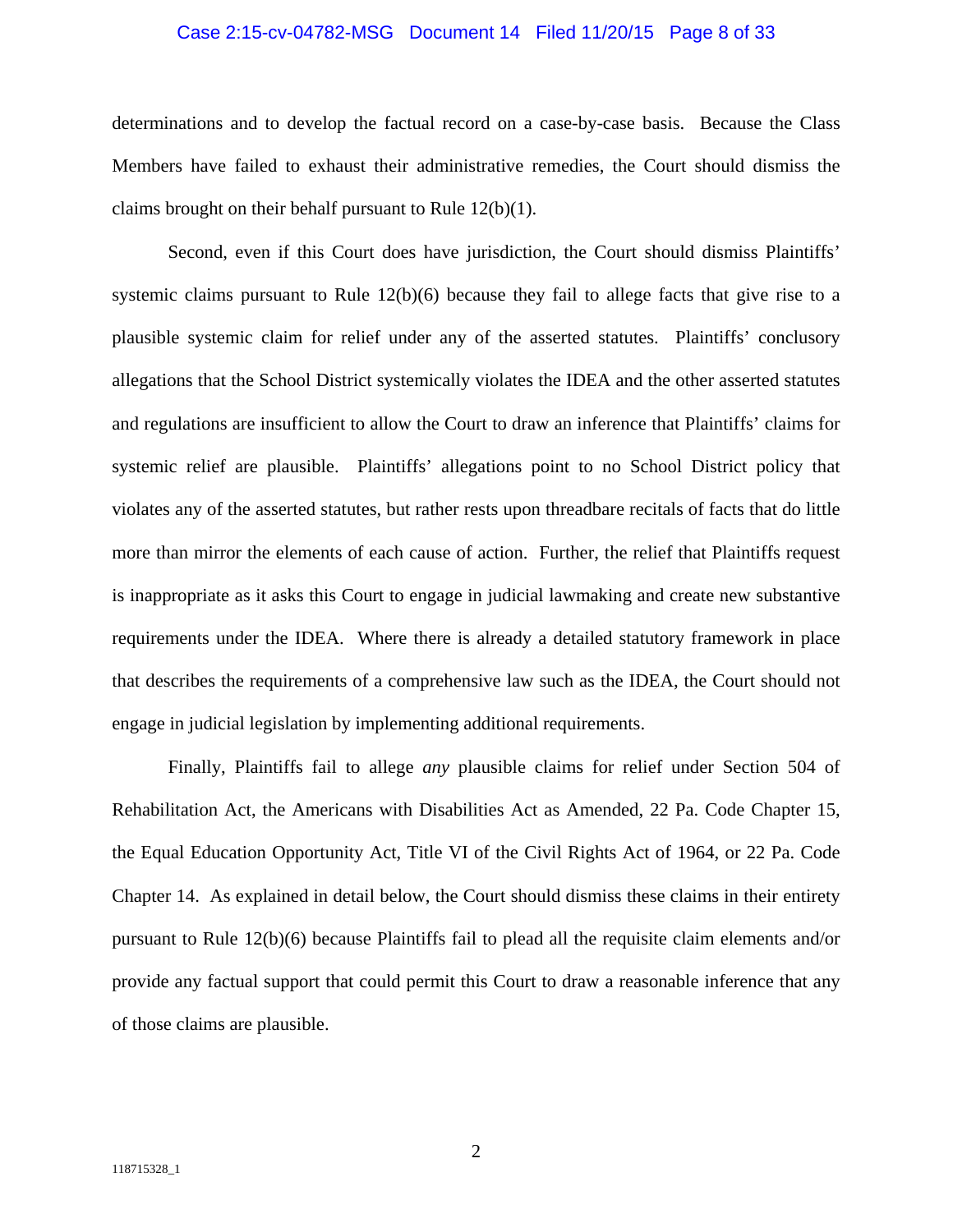## **II. FACTUAL BACKGROUND**

### **A. The Due Process Hearings of the Named Plaintiffs**

This class action stems from two individual matters concerning disabled minors T.R. and A.G. and their parents Barbara Galarza and Margarita Peralta, respectively. T.R. is a 17-year-old tenth grade student who speaks a mixture of the English and Spanish languages and has been diagnosed with the learning disability ADHD. Complaint at ¶ 16. Through a series of twentythree separate due process hearings, T.R. and her mother complained that the School District: 1) did not provide her parent with meaningful participation in the IEP Process by failing to provide appropriate translation services; 2) denied T.R. a free and appropriate public education ("FAPE"); and 3) inappropriately evaluated T.R. as having a disability. Exh. A to Complaint at 2. While the hearing officer recognized that the School District provided numerous translation services throughout the IEP Process in his "Findings of Fact" (*see*, *e.g.*, ¶¶ 17, 21, 22, 24-26, 28, 31, 33, 37-38, 43, 46, and 48), he concluded that the School District did not fully comply with its obligations under the IDEA in this particular instance. *Id*. at 9-12. The hearing officer then ordered, among other things, that the School District reevaluate T.R.'s disability and awarded T.R. compensatory education. *Id*. at 13-14.

A.G. is an 18-year-old twelfth grade student whose native language is Spanish and is of limited English proficiency. Complaint at  $\P$  18. A.G. and his mother filed a due process complaint on June 23, 2014. *Id*. at ¶ 74. A.G. engaged in a series of thirty due process hearings, during which he alleged that the School District: 1) violated its Child Find responsibilities; 2) denied meaningful parental participation; and 3) failed to provide an appropriate IEP or Section 504 Plan. Exh. B to Complaint at 1-2. Again, despite recognizing that the School District provided substantial translation services in his "Findings of Fact" (*see*, *e.g.*, ¶¶ 24, 25, 33, 37-40, 45, 48, 51, 53, 55, 62-63), the hearing officer concluded that under these particular circumstances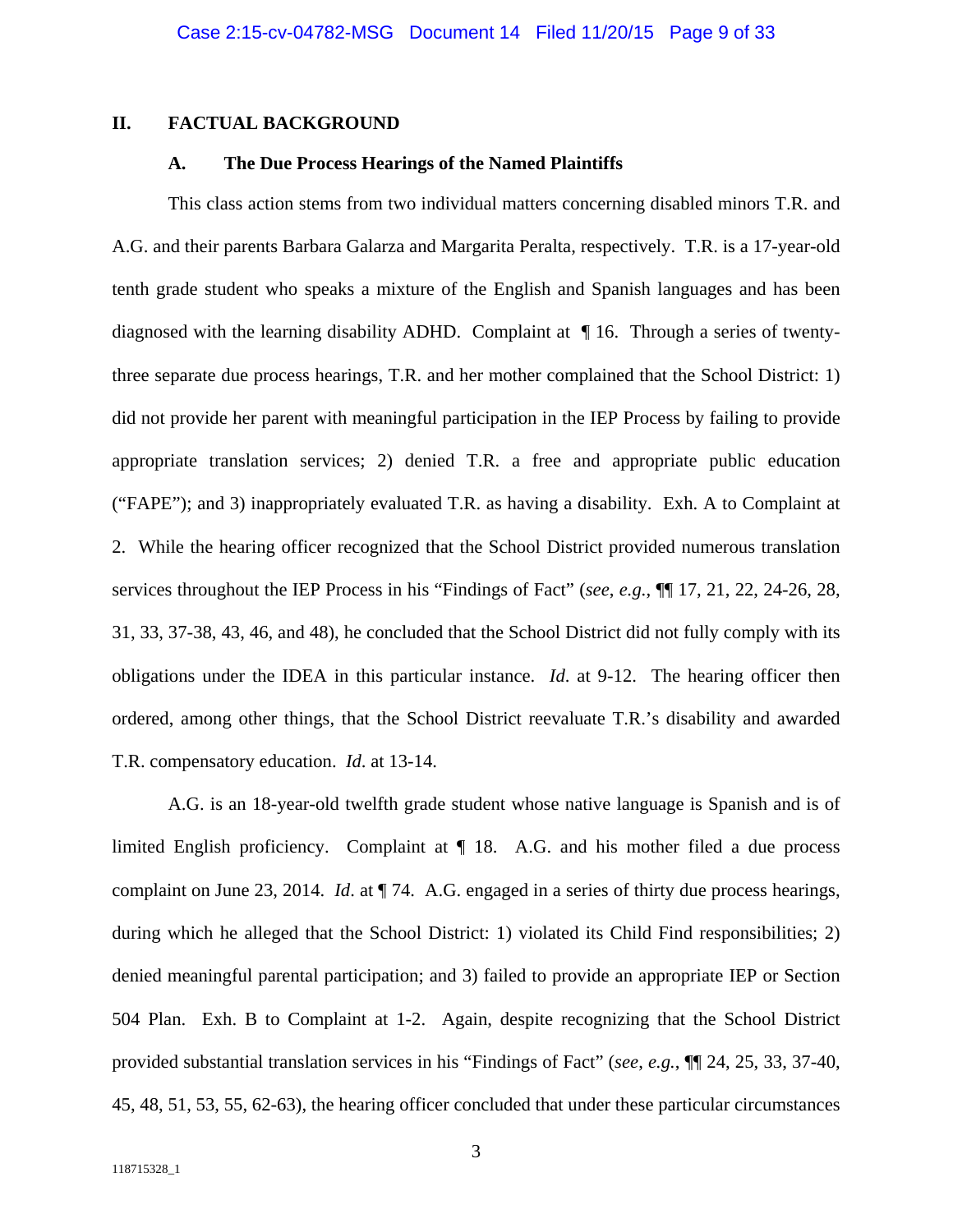#### Case 2:15-cv-04782-MSG Document 14 Filed 11/20/15 Page 10 of 33

the School District did not provide A.G.'s mother with meaningful parental participation. Exh. B to Complaint at 11. The hearing officer awarded A.G. compensatory education. *Id*. at 14.

The parents also raised with the hearing officer whether the School District: 1) has a systemic practice of failing to timely evaluate disabled students; and 2) fails to fully inform parents of their rights where the parent does not speak English. Exh. C to Complaint at 1-2. Because the parents sought systemic relief, the hearing officer concluded that he did not have "authority to make such findings" and dismissed the claims of systemic violations without considering the plausibility of such claims. *Id*. at 7. On August 21, 2015, Plaintiffs filed this action alleging systemic deficiencies under: 1) the IDEA (Counts One and Two); 2) Section 504 of Rehabilitation Act, the Americans with Disabilities Act as Amended, and 22 Pa. Code Chapter 15 (Counts Three and Seven); 3) the Equal Education Opportunity Act (Count Four); 4) Title VI of the Civil Rights Act of 1964 (Count 5); and 5) 22 Pa. Code Chapter 14 (Count 6).

#### **B. Plaintiffs' Alle**g**ations of Systemic Violations**

In contrast to its factual allegations regarding the two specific situations of the named Plaintiffs, the allegations supporting Plaintiffs' claims for system-wide relief are sparse. In general, Plaintiffs allege that the School District systemically denied the Class Members meaningful participation in the IEP process, by not "timely and completely" translating IEP process documents, evaluations, reevaluations, and by not providing sufficient oral interpretation services. *See* Complaint at ¶¶ 1, 3, 4, 7, 43, 45, 46, 50, 55, 56, 61, 78, 80, 82, 86, 98, 103, 106, 107. The Complaint includes virtually no specific facts supporting these systemic claims. Indeed, other than the individual allegations of the named Plaintiffs (*see*, *e.g.*, Complaint at ¶¶ 62-77), the bulk of the Complaint consists of oft-repeated legal conclusions, such as the accusations that the School District has not: 1) provided "legal mandated" translation services (*see*, *e.g.*, Complaint at ¶¶ 8, 13, 45, 78, 79); 2) provided Class Members with "meaningful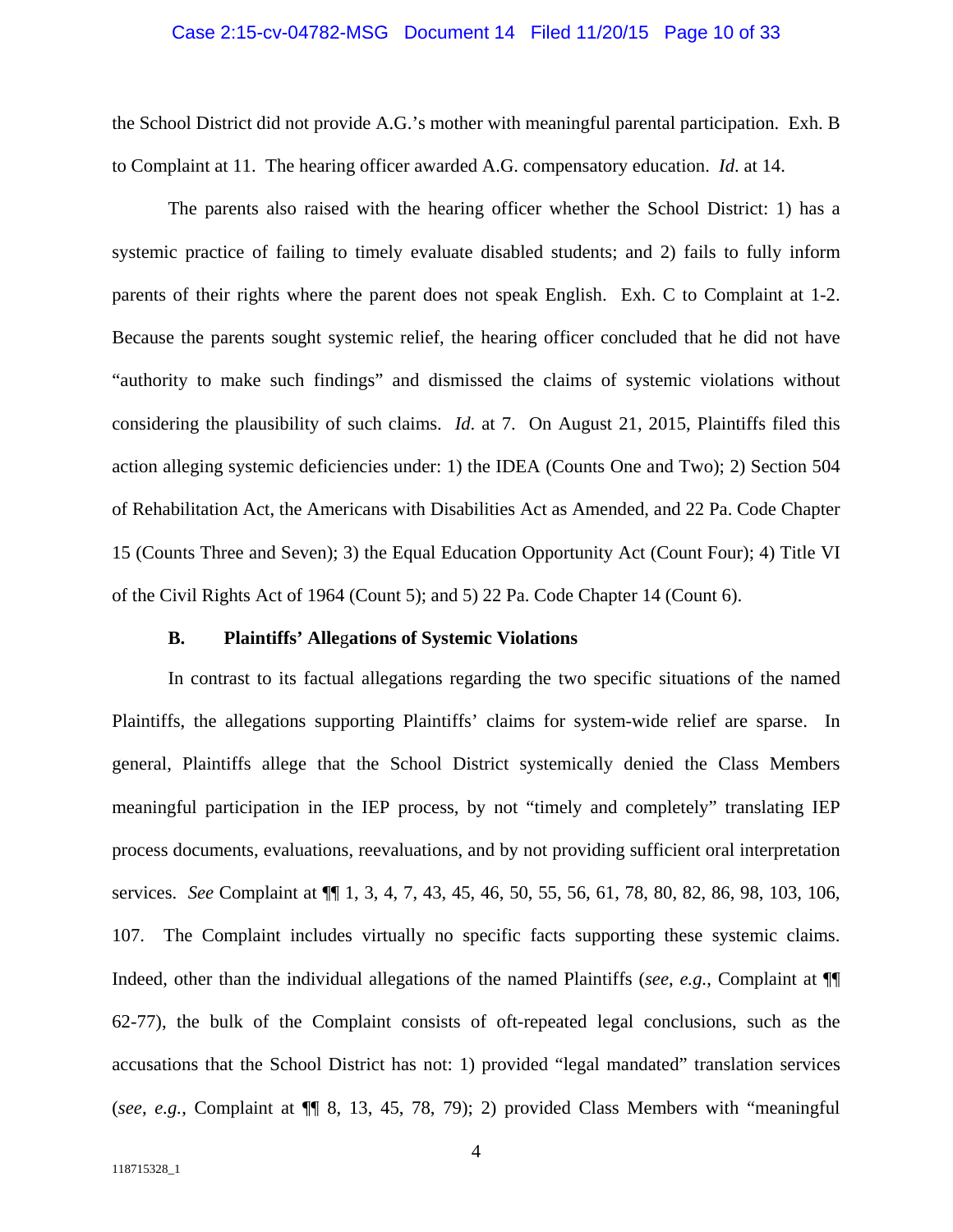#### Case 2:15-cv-04782-MSG Document 14 Filed 11/20/15 Page 11 of 33

participation" in the IEP process (*see*, *e.g.*, Complaint at ¶¶ 1, 4, 5, 7, 8, 13, 23, 26, 27, 57, 58, 64, 67, 78, 79, 81, 98, 100, 103); 3) "timely provide[d] completely translated documents," including regular education forms (*see*, *e.g.*, Complaint at ¶¶ 4, 5, 7, 13, 43, 45, 46, 48, 50, 55, 67, 73, 75, 80, 86, 91, 98, 99, 103, 106, 107, 110); or 4) taken "appropriate action" to overcome language barriers (*see, e.g.*, Complaint at ¶¶ 94, 95).

After stripping the Complaint of its legal conclusions and the assertions regarding only the named Plaintiffs, the remaining allegations regarding the School District's alleged systemic violations are almost entirely conclusory and do not permit an inference of any plausible claim under the asserted statutes. Instead, they are merely general background facts, such as: $<sup>1</sup>$ </sup>

- The School District includes students that are LEP and have disabilities. *See*, *e.g.*, Complaint at ¶¶ 1, 42, 51, 52.
- During the 2012-2013 school year, the School District "only" *orally* interpreted 487 special education documents. Additional special education documents may have been translated by an outside contractor, but the School District did not use the contractor during the following school year. *See* Complaint at ¶¶ 53, 54.
- The School District employs 54-55 Bilingual Counseling Assistants that provide interpretation services but not translation services. *See* Complaint at ¶ 53.

<sup>1</sup> Plaintiffs' Complaint is interspersed with factual assertions – most of which are not clearly tied to any legal violation. *See Anderson v. District Bd. of Trustees of Cent. Florida Cmty. College*, 77 F.3d 364, 366 (11th Cir. 1996) ("Anderson's complaint is a perfect example of 'shotgun' pleading in that it is virtually impossible to know which allegations of fact are intended to support which claim(s) for relief."); *see also Amor v. Dodds*, No. 09-cv-1340, 2009 WL 3720644, at \*4 (M.D. Pa. Nov. 4, 2009) ("Given the convoluted nature of the factual allegations in the complaint, the incorporation by reference of all of those allegations into a count and an assertion that the defendants violated particular laws does not provide notice of what actions or inactions by the defendants the plaintiff is claiming violated those laws."). Despite incorporating more than seventy-five Paragraphs of the Complaint by reference into each of their seven Counts, Plaintiffs still fail to assert any plausible claim for systemic relief.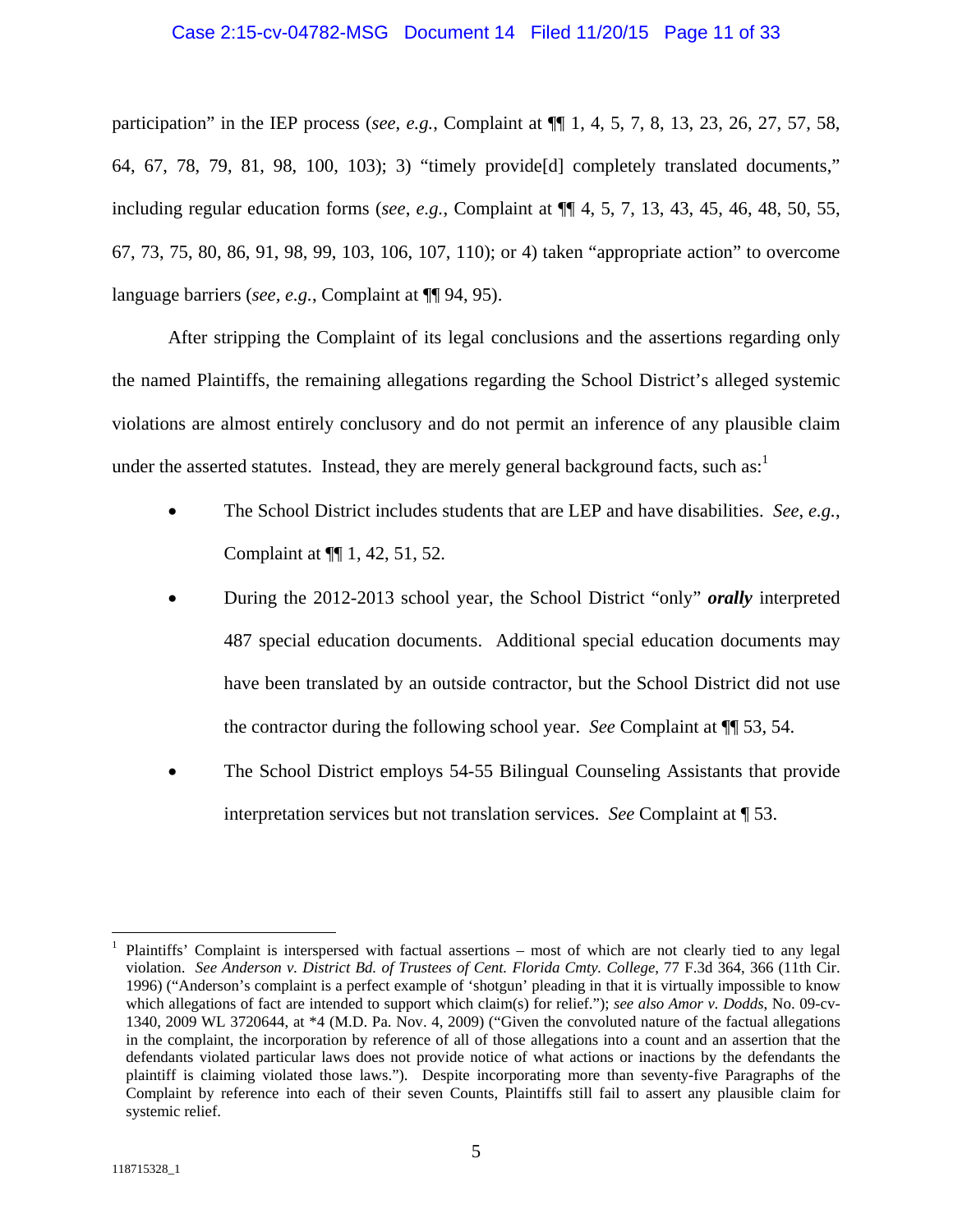- The School District has a Translation and Interpretation Center which routinely translates documents but has never completely translated an IEP in its entirety and parents cannot request translation services. *See* Complaint at ¶ 54.
- The School District has provided some oral interpretation during IEP team meetings. *See* Complaint at ¶ 57.
- The School District does not utilize the TransAct. *See* Complaint at ¶ 61.

## **III. STATUTORY FRAMEWORK**

The legal requirements related to special education services are set forth primarily in the IDEA. The IDEA is meant "to ensure that all children with disabilities have available to them a free appropriate public education that emphasizes special education and related services designed to meet their unique needs . . . ." 20 U.S.C. § 1400(d)(1)(A). The statute governs the affirmative duty of State and local educational agencies receiving federal financial assistance to provide a FAPE to disabled students. *CG v. Pa. Dep't of Educ.*, 734 F.3d 229, 234 (3d Cir. 2013). As part of this affirmative duty, "States must comply with detailed procedures for identifying, evaluating, and making placements for students with disabilities, as well as procedures for developing IEPs. They must also implement specified procedural safeguards to ensure children with disabilities and their parents are provided with due process." *Batchelor v. Rose Tree Media Sch. Dist.*, 759 F.3d 266, 271-72 (3d Cir. 2014).

"Chapter 14 of the Pennsylvania Code incorporates and implements the substantive provisions of the IDEA." *A.W. ex rel. H.W. v. Middletown Area Sch. Dist.*, No. 13-cv-2379, 2015 WL 390864, \*10 (M.D. Pa. Jan. 28, 2015). Pennsylvania's standards for educational opportunities for handicapped students are incorporated into the IDEA and are enforceable in the federal courts. *See Geis v. Bd. of Educ. of Parsippany-Troy Hills,* 774 F.2d 575, 581 (3d Cir.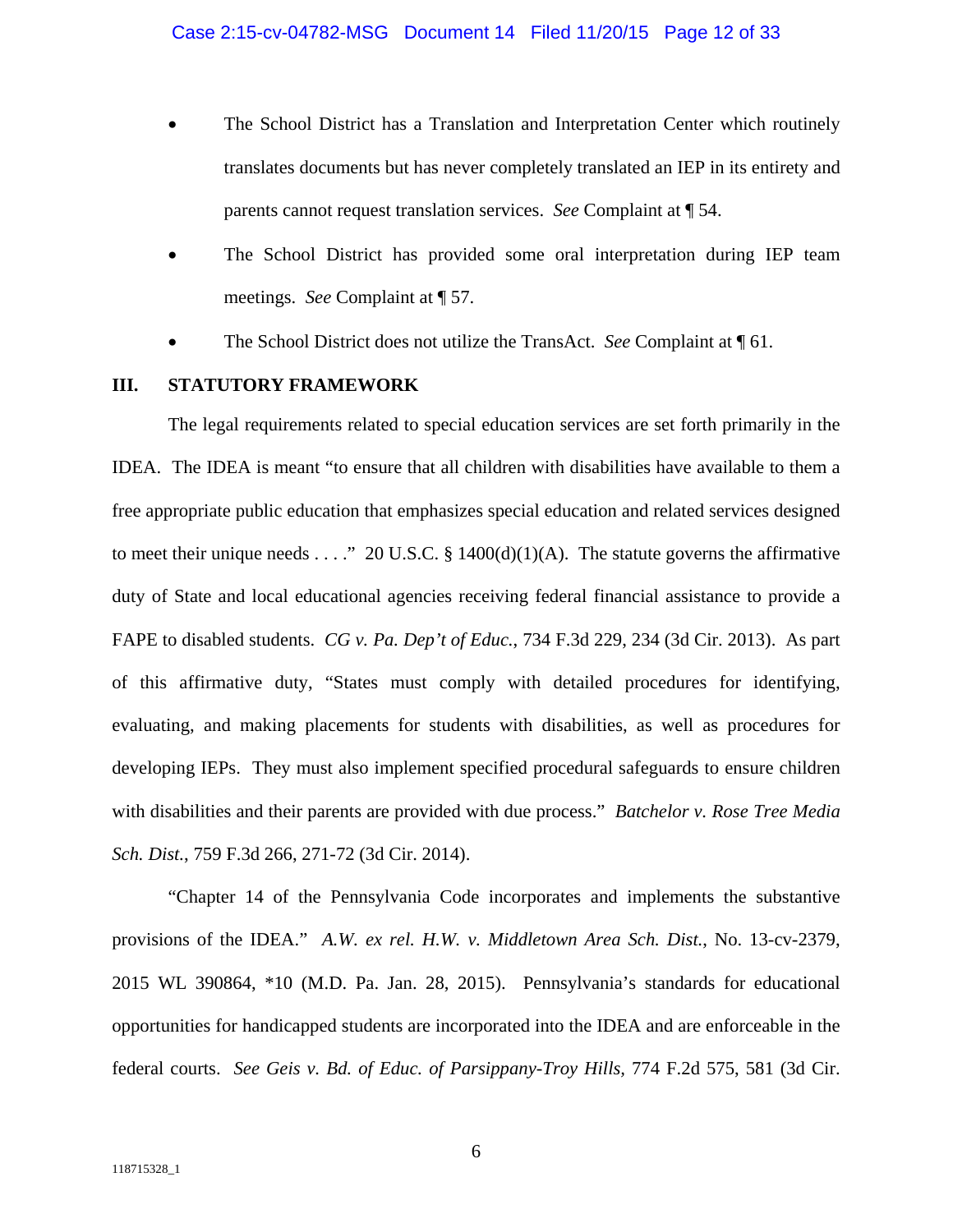#### Case 2:15-cv-04782-MSG Document 14 Filed 11/20/15 Page 13 of 33

1985). The IDEA requires the translation of certain notice and procedural safeguard documents, but gives school districts discretion to determine the extent that other IEP process documents must be translated to ensure meaningful participation. *See, e.g.* 20 U.S.C. § 1415(c)(1)(A)-(B),  $(E)-(F)$ .

The IDEA "establishes an elaborate procedural mechanism to protect the rights of" special needs children, including "the right to a due process hearing before an administrative official." *Komninos v. Upper Saddle River Bd. of Educ.*, 13 F.3d 775, 778 (3d Cir. 1994). Parties aggrieved by the findings of the administrative hearing officer have the right to bring a civil action in either state or federal court. 20 U.S.C. § 1415(i)(2)(A). However, "it is clear from the language of the Act that Congress intended plaintiffs to complete the administrative process before resorting to federal court." *J.T. ex rel. A.T. v. Dumont Pub. Sch.*, 533 F. App'x 44, 54 (3d Cir. 2013) (*quoting Komninos*, 13 F.3d at 778)).

Other statutes, such as the Americans with Disabilities Act of 1990 ("ADA") and the Rehabilitation Act of 1973 ("RA"), "embody the negative prohibition against depriving disabled students of public education" and "provide a remedy for [disability] discrimination." *CG*, 734 F.3d at 234 (citation omitted). In addition to violating the IDEA, failure to provide a FAPE "generally violates the ADA and RA because it deprives disabled students of a benefit that nondisabled students receive simply by attending school in the normal course—a free, appropriate public education." *Id.* at 235. "Pennsylvania has 'implement[ed] the statutory and regulatory requirements of [the RA]' at the state level through the enactment of [22 Pa. Code Chapter 15]." *K.K. ex rel. L.K. v. Pittsburgh Pub. Sch.*, 590 F. App'x 148, 153 n.3 (3d Cir. 2014) (quoting 22 Pa. Code § 15.1(a)). Importantly, however, Chapter 15 is not meant "to preempt, create,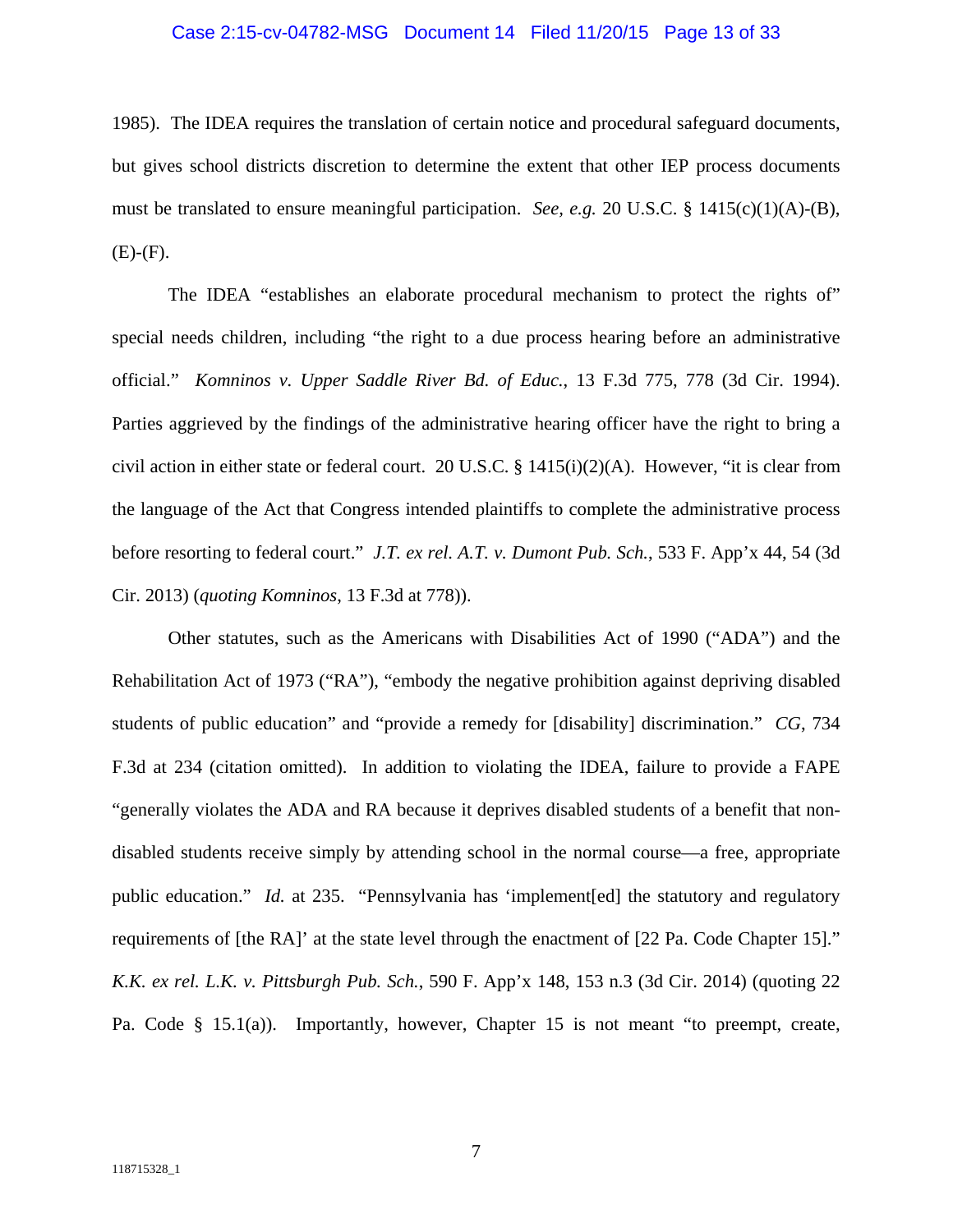#### Case 2:15-cv-04782-MSG Document 14 Filed 11/20/15 Page 14 of 33

supplant, expand or restrict the . . . liabilities of . . . school entities beyond what is contemplated by [federal law]." 22 Pa. Code § 15.11(c).

Finally, like the ADA and RA, the Equal Education Opportunities Act of 1974 ("EEOA") and Title VI of the Civil Rights Act of 1964 ("Title VI") prohibit discrimination. However, unlike the ADA and RA, which prohibit disability discrimination, the EEOA and Title VI prohibit discrimination on account of an individual's race, color, or national origin. *See* 20 U.S.C. § 1703; 42 U.S.C. § 2000d. The DOJ guidelines for Title VI instruct that the question of whether "to provide written translations of documents should be determined by the recipient on a case-by-case basis," after the consideration of four factors that ensure meaningful access of federally-funded programs to LEP persons. *See* Guidance to Federal Financial Assistance Recipients Regarding Title VI Prohibition Against National Origin Discrimination Affecting Limited English Proficient Persons, Fed. Reg. Vol. 67, No. 117 at 41463 (June 18, 2002) (*hereinafter* "DOJ Guidance").

#### **IV. ARGUMENT**

#### **A. Plaintiffs' Systemic Claims Should be Dismissed Pursuant to Rule 12(b)(1).**

#### **1. Rule 12(b)(1) Standard**

To withstand a Rule 12(b)(1) challenge to subject matter jurisdiction, "[t]he plaintiff has the burden of persuasion to convince the court it has jurisdiction." *Gould Elecs., Inc. v. United States,* 220 F.3d 169, 178 (3d Cir. 2000). Typically, for a district court to have subject matter jurisdiction, parties asserting claims under IDEA must first exhaust their administrative remedies. *See* 20 U.S.C. § 1415(i)(2)(A) ("Any party aggrieved by the findings and decision made under subsection (f) or (k) who does not have the right to an appeal under subsection (g), and any party aggrieved by the findings and decision made under this subsection, shall have the right to bring a civil action"); 20 U.S.C. § 1415(l); *see also Komninos*, 13 F.3d 775 at 778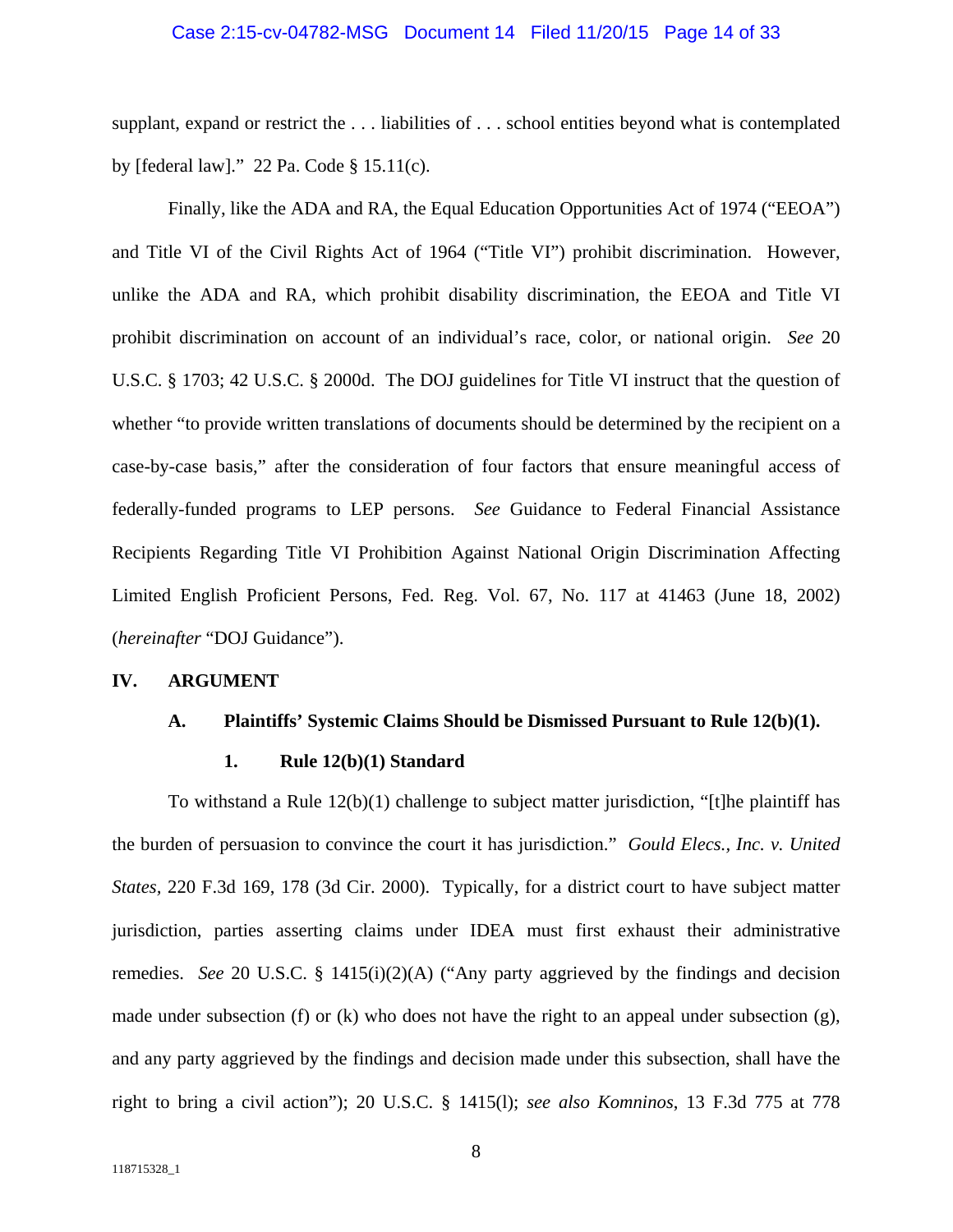#### Case 2:15-cv-04782-MSG Document 14 Filed 11/20/15 Page 15 of 33

(declaring that "it is clear from the language of [IDEA] that Congress intended plaintiffs to complete the administrative process before resorting to federal court").

Courts have crafted four limited exceptions to IDEA's exhaustion requirement: "(1) where exhaustion would be futile or inadequate; (2) where the issue presented is purely a legal question; (3) where the administrative agency cannot grant relief; and (4) when exhaustion would work severe or irreparable harm upon a litigant." *P.V. ex rel. Valentin v. Sch. Dist. of Philadelphia*, No. 2:11-cv-04027, 2011 WL 5127850, at \*6-7 (E.D. Pa. Oct. 31, 2011); *see also Beth V. v. Carroll*, 87 F.3d 80, 88–89 (3d Cir. 1996). In some situations, plaintiffs need not exhaust their administrative remedies if "they allege systemic legal deficiencies and, correspondingly, request system-wide relief that cannot be provided (or even addressed) through the administrative process." *Beth V.,* 87 F.3d at 89.

The systemic exhaustion exception "flows implicitly from, or is in fact subsumed by, the futility and no-administrative-relief exceptions." *Id.* However, "framing a complaint as a class action challenge to a general policy does not automatically convert the case into the kind of systemic violation that renders the exhaustion requirement inadequate or futile." *J.T. ex rel. A.T.*, 533 F. App'x at 54 (quoting *Grieco v. New Jersey Dep't of Educ.*, No. 06-cv-4077, 2007 WL 1876498, at \*9 (D.N.J. June 27, 2007)); *see also Ass'n for Cmty. Living in Colorado v. Romer*, 992 F.2d 1040, 1044 (10th Cir. 1993); *Mrs. M v. Bridgeport Bd. of Educ.*, 96 F. Supp. 2d 124, 135 (D. Conn. 2000). Further, "[p]laintiffs cannot overcome the clear emphasis on the claims of the individual students by including conclusory allegations of some systemic deficiencies. . . . Allowing plaintiffs to bypass the administrative process by merely including conclusory allegations of systemic deficiencies would permit the exception to the exhaustion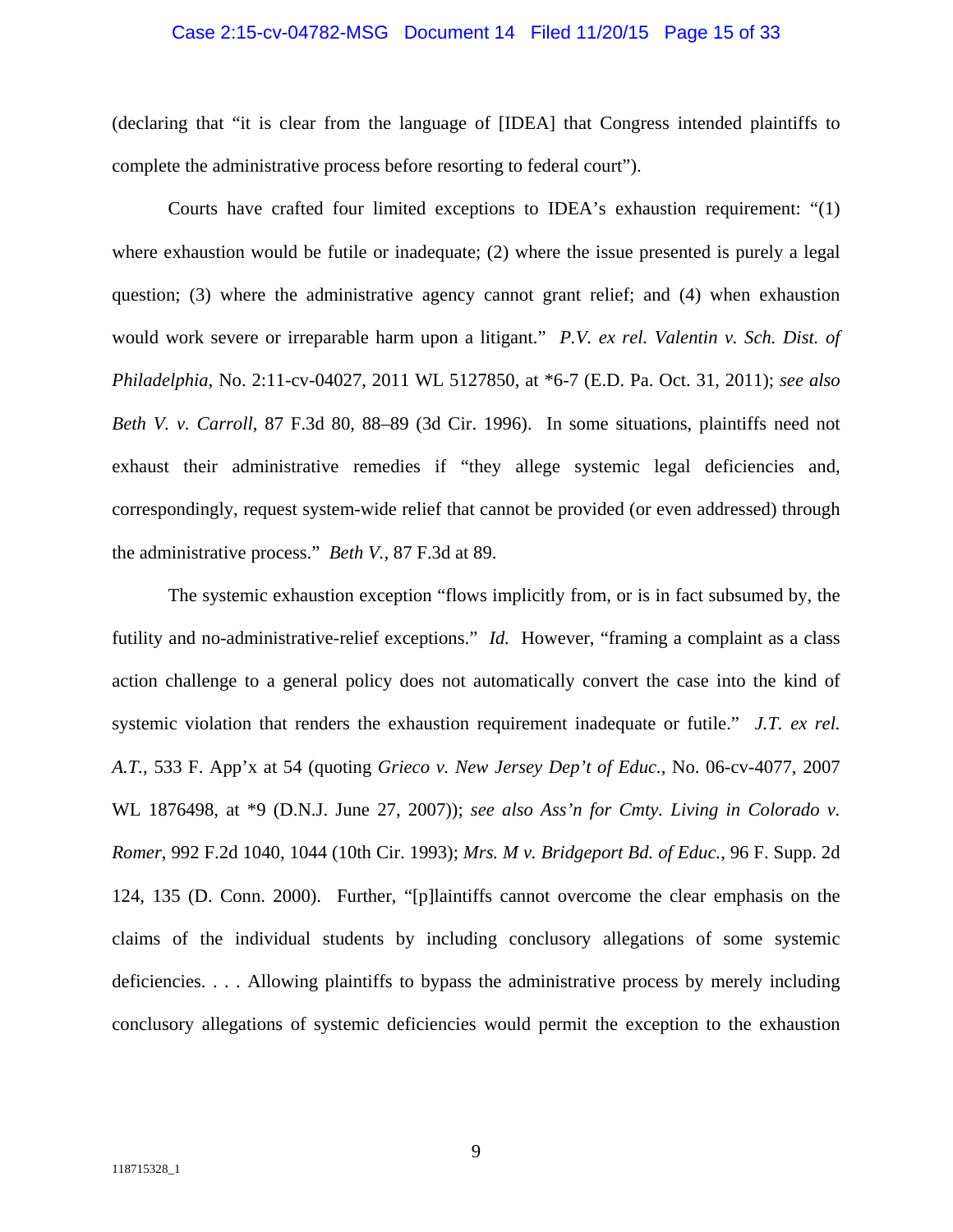#### Case 2:15-cv-04782-MSG Document 14 Filed 11/20/15 Page 16 of 33

requirement to swallow the rule." *Blunt v. Lower Merion Sch. Dist.*, 559 F. Supp.2d 548, 559 (E.D. Pa. 2008).

## **2. The Class Members have Failed to Exhaust their Administrative Remedies Under the IDEA.**

Requiring all putative Class Members to exhaust their administrative remedies in this case would "serve the underlying purposes of the IDEA's administrative scheme and assist federal courts by establishing a factual record reflecting agency experience." *Mrs. M*, 96 F. Supp. at 130. An examination as to what documents must be translated (and what oral interpretation services must be provided) in order to afford "meaningful parental participation" in any given case would require the Court to undertake an evaluation of the particular circumstances relevant to each affected Class Member.

Indeed, for the individual matters of T.R. and A.G., the hearing officer was only able to conclude that the School District did not provide meaningful parental participation after considering detailed factual records that were developed after a series of twenty-three and thirty due process hearings, respectively. Exh. A to Complaint at 1, "Findings of Fact" at 2-6; Ex. B to Complaint at 1, "Findings of Fact" at 2-7. Despite ultimately concluding that the parents did not receive meaningful participation in these two instances, the hearing officer noted the School District's substantial efforts at compliance:

> the District put people in place so that the Parent could engage in dialogue during the meetings (either through Language Line or by having a BCA in the room). Moreover, the District fully translated its evaluations, IEPs and NOREPs for the Parent. However, the IEP and NOREP from the June 17, 2014 meeting ready in [mother's native language], at the time of the meeting, and were often provide later only after parental request. . . *. [The District] satisfied the IDEA's narrow translation requirements* but, even in doing so, did not satisfy the IDEA's requirements for meaningful parental participation during the June 17, 2014 meeting.

Exh. A to Complaint at 9-10 (emphasis added).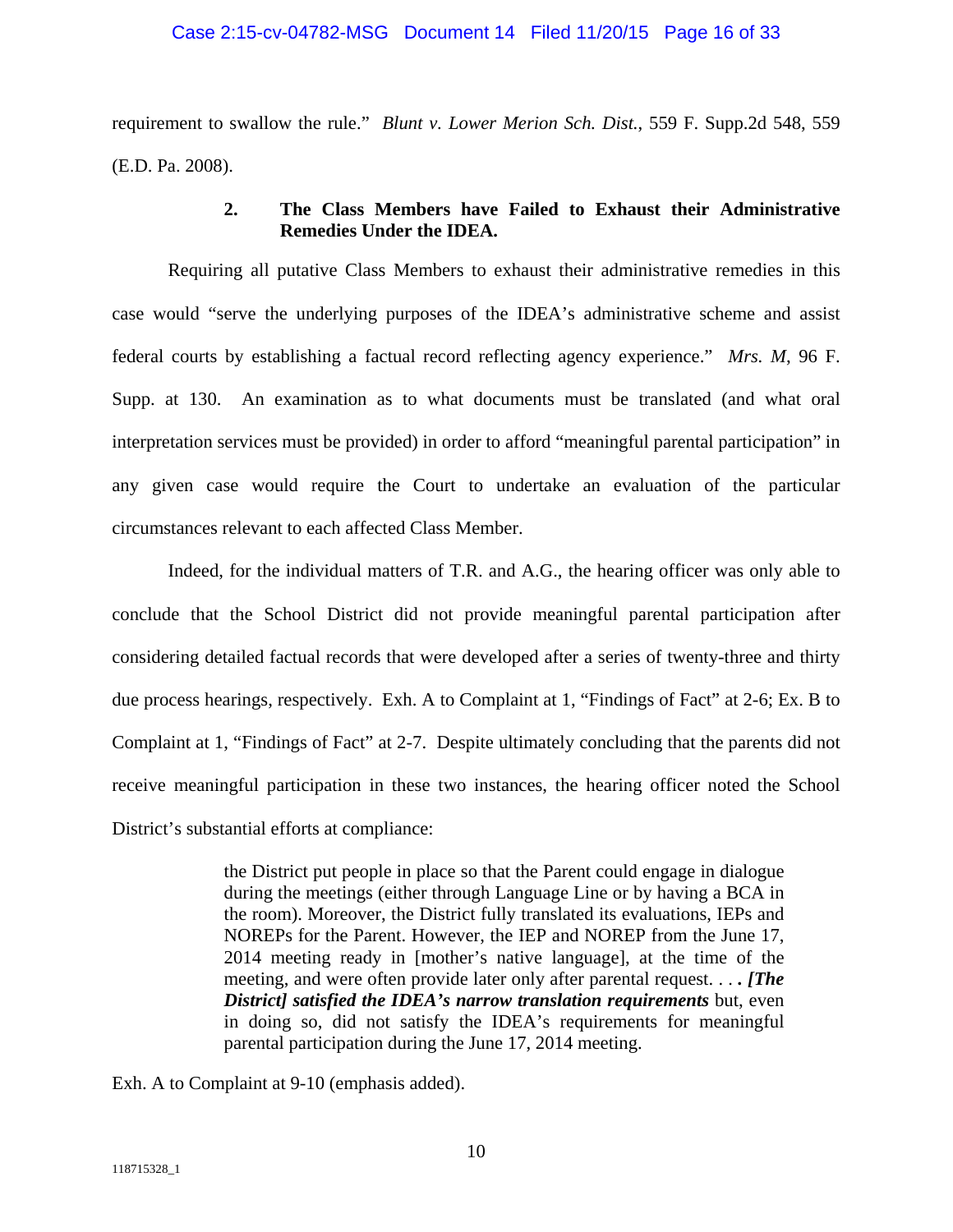#### Case 2:15-cv-04782-MSG Document 14 Filed 11/20/15 Page 17 of 33

The nuanced nature of "meaningful parental participation," as well as the extensive scope of the hearing officer's factual inquiry, illustrate why courts have held that effective judicial review "needs the administrative process" to explore fully the technical issues involved and to "develop a complete factual record for each child."<sup>2</sup> *Id.* at 132. The issues raised in Plaintiffs' Complaint "are classic examples of the kind of technical questions of educational policy best resolved with the benefit of agency expertise and a fully developed administrative record." *Greico*, 2007 WL 1876498, \*9. Without the benefit of a full administrative record, the Court "cannot determine [ ] whether the thousands of children represented by the plaintiff class have been denied a free appropriate public education." *Id.* brackets in original).

Plaintiff Class Members attempt to sidestep their administrative exhaustion requirements under the IDEA by alleging systemic deficiencies.<sup>3</sup> However, Plaintiffs fail to point to any School District policy that violates the actual framework of the IDEA, such that the rights of the Class Members would be affected adversely. *See*, *e.g.*, *Mrs. M*, 96 F. Supp. 2d at 133 ("the Court determines that the plaintiffs' complaint in essence presents a challenge to the identification decisions made by the [Bridgeport Board of Education] with respect to certain children and not to the actual framework under which the identification decisions were made."). Rather, as in the *Mrs. M* case, Plaintiffs' challenge is really "to the *substantive determinations* reached by the [School District] concerning [the named Plaintiffs], not to the *structure* of the system under which the identification was made." *Id*. (emphasis in original).

 $\frac{1}{2}$  Such approach also would promote judicial efficiency by giving the School District the opportunity to work directly with the individual Class Members to determine whether judicial – or even administrative – intervention is required in each particular case. *Greico*, 2007 WL 1876498, \*9.

<sup>&</sup>lt;sup>3</sup> Plaintiffs do not dispute that the named Plaintiffs have properly exhausted their administrative remedies and are entitled to appeal the specific relief awarded by the hearing officer. The Complaint, however, exclusively requests systemic relief and does not make clear what if any relief the named Plaintiffs are seeking individually.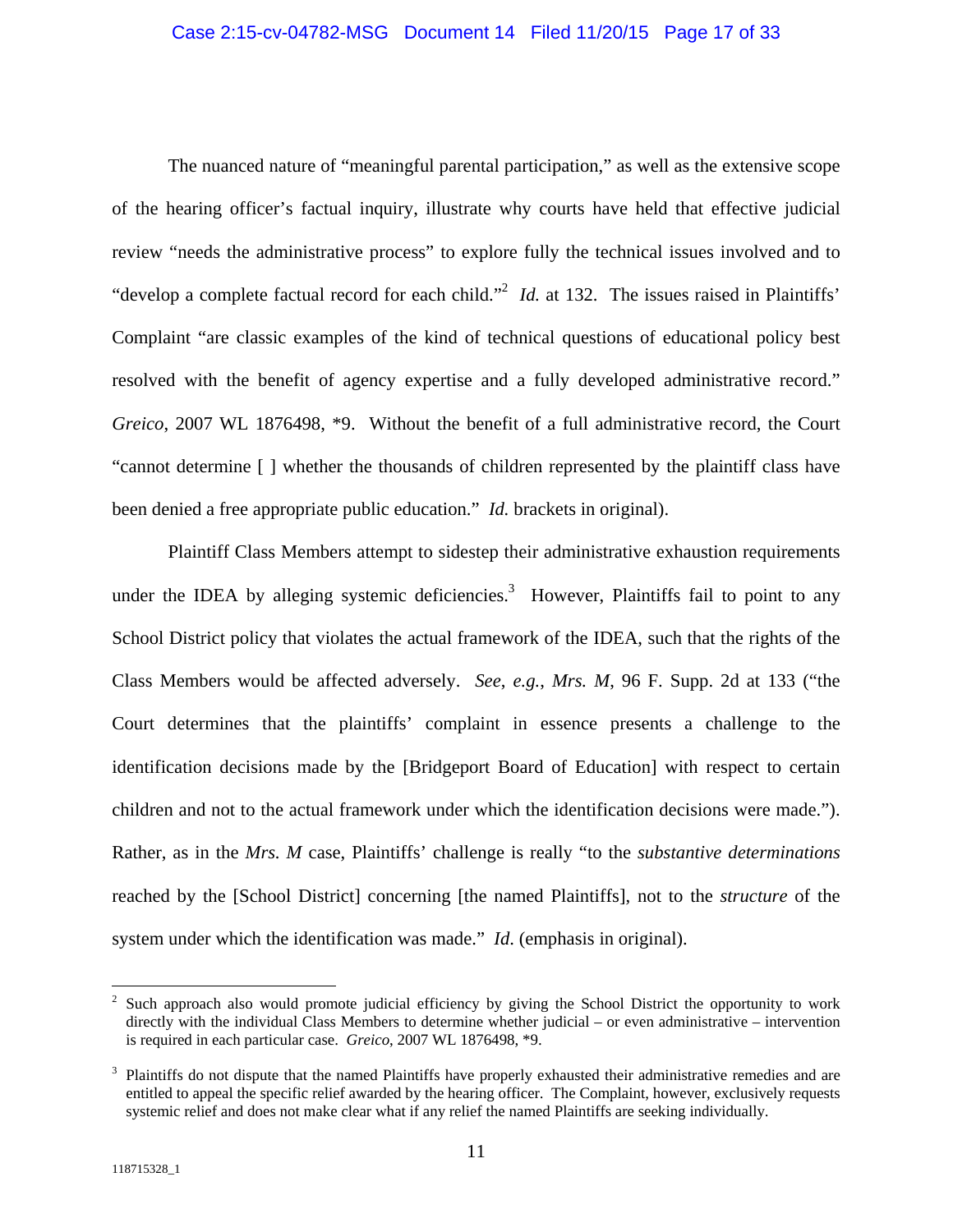#### Case 2:15-cv-04782-MSG Document 14 Filed 11/20/15 Page 18 of 33

The so-called systemic violations which Plaintiffs seek to remedy are exactly the "type of claim which w[ere] intended by Congress to be addressed on a case-by-case basis, with the needs of the particular child determined by the child's parents and educators." *Id*.; *see also Heldman v. Sobol*, 962 F.2d 148, 150 (2d Cir. 1992). Still, Plaintiffs style this matter as a class action in an effort to bring "one lawsuit despite the unique circumstances and needs of each child and without first attempting to have the identification issues explored by each child's parents, educators, and [] hearing officers." *Id.; see also Grieco*, 2007 WL 1876498 at \*8 ("simply by styling a case as a putative class action should not excuse compliance with the required exhaustion of administrative procedures under the IDEA") (quoting *Mrs. M*, 96 F. Supp. at 135). In *Grieco*, the court found that "[a]n individualized fact-intensive inquiry with the benefit of agency expertise and a fully developed administrative record as to each student is required to answer the question whether each student's IEP provides the appropriate accommodations in the least restrictive environment." *Id*. at 9.

Similarly, this case requires a fact-intensive inquiry with the benefit of agency expertise and a fully developed administrative record to answer the question of whether each Class Member was adequately evaluated for LEP and/or was able to meaningfully participate in the IEP process. *See id.* ("To permit plaintiffs to circumvent the exhaustion requirement by merely alleging a systematic failure, without any logical mechanism to draw reasonable conclusions about individual needs with respect to such a large category of students, would undermine the IDEA and rationale for the exhaustion requirement."). Plaintiffs' request for systemic relief disregards the individualized and fact-intensive nature of the IDEA. To assess whether the School District is in compliance with the IDEA, it is necessary to inquire into the specific needs of each particular Class Member and determine whether the agency responded appropriately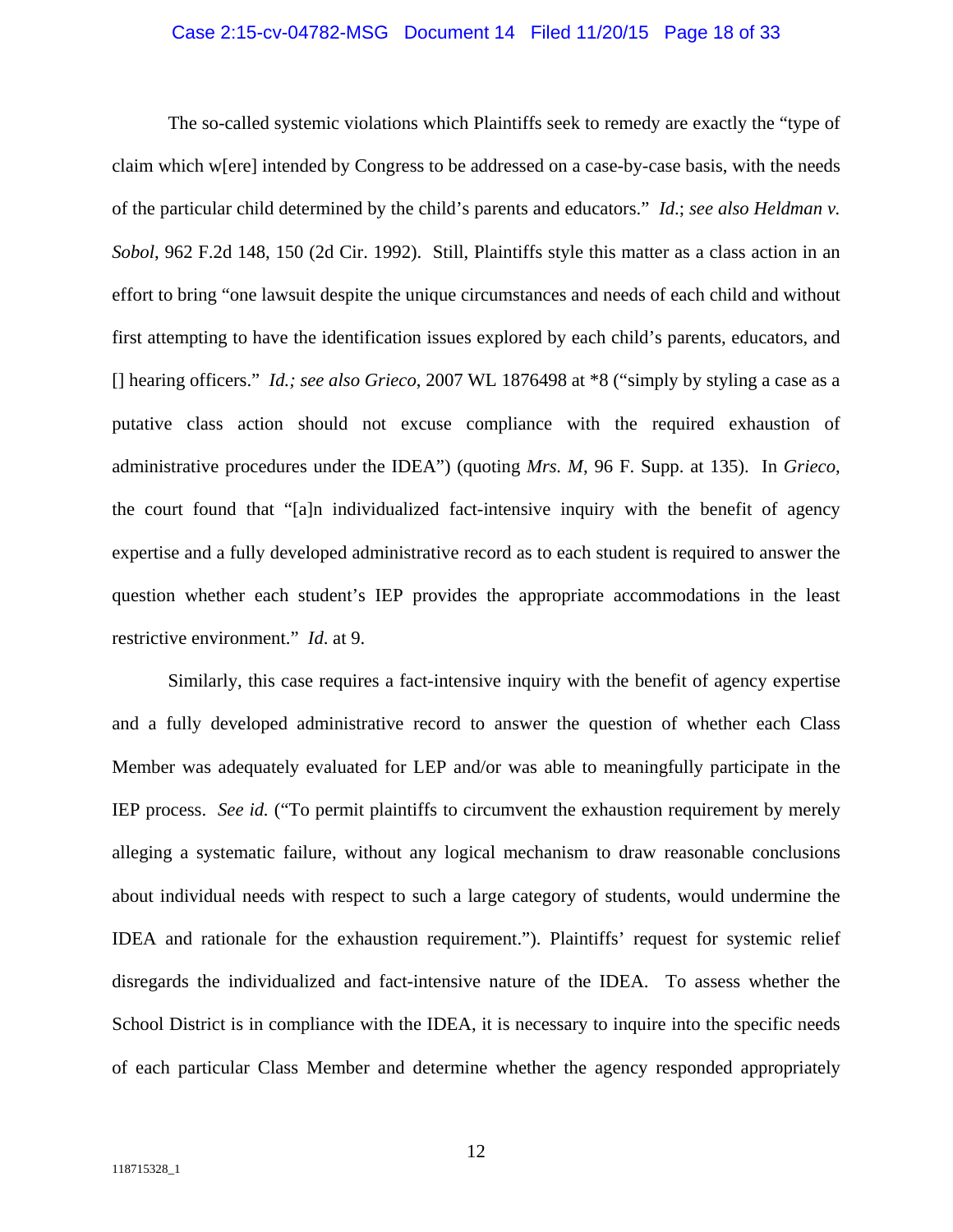#### Case 2:15-cv-04782-MSG Document 14 Filed 11/20/15 Page 19 of 33

under the circumstances. These inquiries must be explored through the administrative process and to the extent required, individualized relief must be crafted. Therefore, because the Class Members failed to exhaust their readily available administrative remedies (assuming for the sake of argument that there even exist any aggrieved individuals other than the named Plaintiffs), the Court should dismiss the IDEA claims brought on their behalf pursuant to Rule  $12(b)(1)$ .

Plaintiffs' claims brought under the RA, ADA, 22 Pa. Code Chapter 15, and 22 Pa. Code Chapter 14 must also fail. When plaintiffs seek relief under federal laws protecting the rights of children with disabilities that is also available under IDEA, those plaintiffs must first exhaust their IDEA-created administrative remedies "to the same extent as would be required had the action been brought under" IDEA. *See* 20 U.S.C. § 1415(l). "Thus, determining if the IDEA's administrative process must be exhausted before bringing claims in federal court turns on whether the parties could have asserted the claims under the IDEA. Intertwined with this inquiry is whether the claim could have been remedied by the IDEA's administrative process." *Batchelor*, 759 F.3d at 272-73. Here, the relief sought in at least Counts Three, Six, and Seven is also available under the IDEA, and therefore, these Counts should also be dismissed for lack of jurisdiction pursuant to Rule 12(b)(1).

## **B. Plaintiffs' Systemic Allegations should be Dismissed for Failure to State a Claim Pursuant to Rule 12(b)(6).**

#### **1. Legal Standard for Rule 12(b)(6) Motions**

A court should grant a Rule  $12(b)(6)$  motion to dismiss where the complaint fails to state a claim upon which relief can be granted. Fed.R.Civ.P. 12(b)(6). When ruling on a motion to dismiss, a court must accept all factual allegations as true and draw all reasonable inferences in a light most favorable to the plaintiff. *Evancho v. Fisher*, 423 F.3d 347, 351 (3d Cir. 2005). A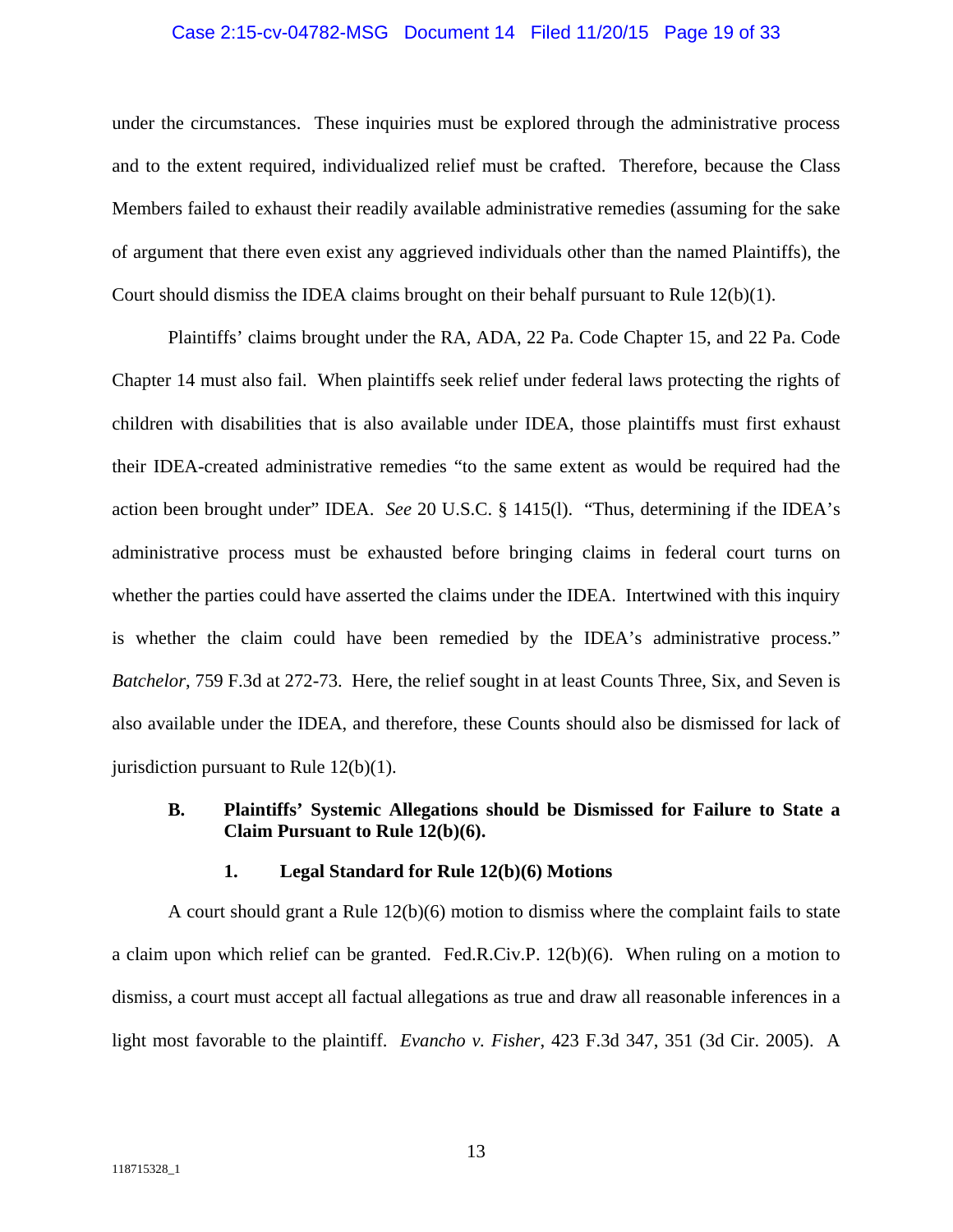#### Case 2:15-cv-04782-MSG Document 14 Filed 11/20/15 Page 20 of 33

well-pleaded complaint must contain more than mere labels and conclusions. *See Ashcroft v. Iqbal*, 556 U.S. 662 (2009); *Bell Atlantic Corp. v. Twombly*, 550 U.S. 544 (2007).

Courts conduct a two-part analysis to determine whether dismissal is appropriate. *Fowler v. UPMC Shadyside*, 578 F.3d 203, 210 (3d Cir. 2009). First, the factual and legal elements of a claim are separated. *Id.* The court must accept all of the complaint's well-pleaded facts as true, but may disregard any legal conclusions. *Id.* at 210–11. Second, the court must determine whether the facts alleged in the complaint are sufficient to show that plaintiffs have a "plausible claim for relief." *Id.* at 211; *see also Iqbal*, 556 U.S. at 679; *Twombly*, 550 U.S. at 570. Factual allegations must be enough to raise a right to relief above the speculative level on the assumption that all of the complaint's allegations are true. *Twombly*, 550 U.S. at 545.

The plausibility standard "asks for more than a sheer possibility that a defendant has acted unlawfully." *Iqbal*, 556 U.S. at 678 (citing *Twombly*, 550 U.S. at 570). That a complaint pleads facts that "are merely consistent with" a defendant's liability, does not mean that it plausibly states a claim for relief. *Id.* (citations omitted). Even more importantly, as discussed below, the Plaintiffs' repeated allegations regarding what translation or interpretation is "legally mandated" is inconsistent with what the IDEA actually requires. Thus, for good reason, the assumption of truth is inapplicable to legal conclusions or to "[t]hreadbare recitals of the elements of a cause of action supported by mere conclusory statements." *Id.* 

#### **2. Plaintiffs Fail to Allege Plausible Systemic Claims For Relief.**

After applying the *Iqbal/Twombly* standard, and separating Plaintiffs' factual and legal allegations, each of Plaintiffs' seven Counts fails to state facts sufficient for a Court to infer a plausible systemic claim for relief. *Fowler*, 578 F.3d at 210; *see also* Section II(B) above. Plaintiffs' systemic claims allege that the School District denied Class Members of meaningful participation in the IEP process, including by not completely translating IEP process documents,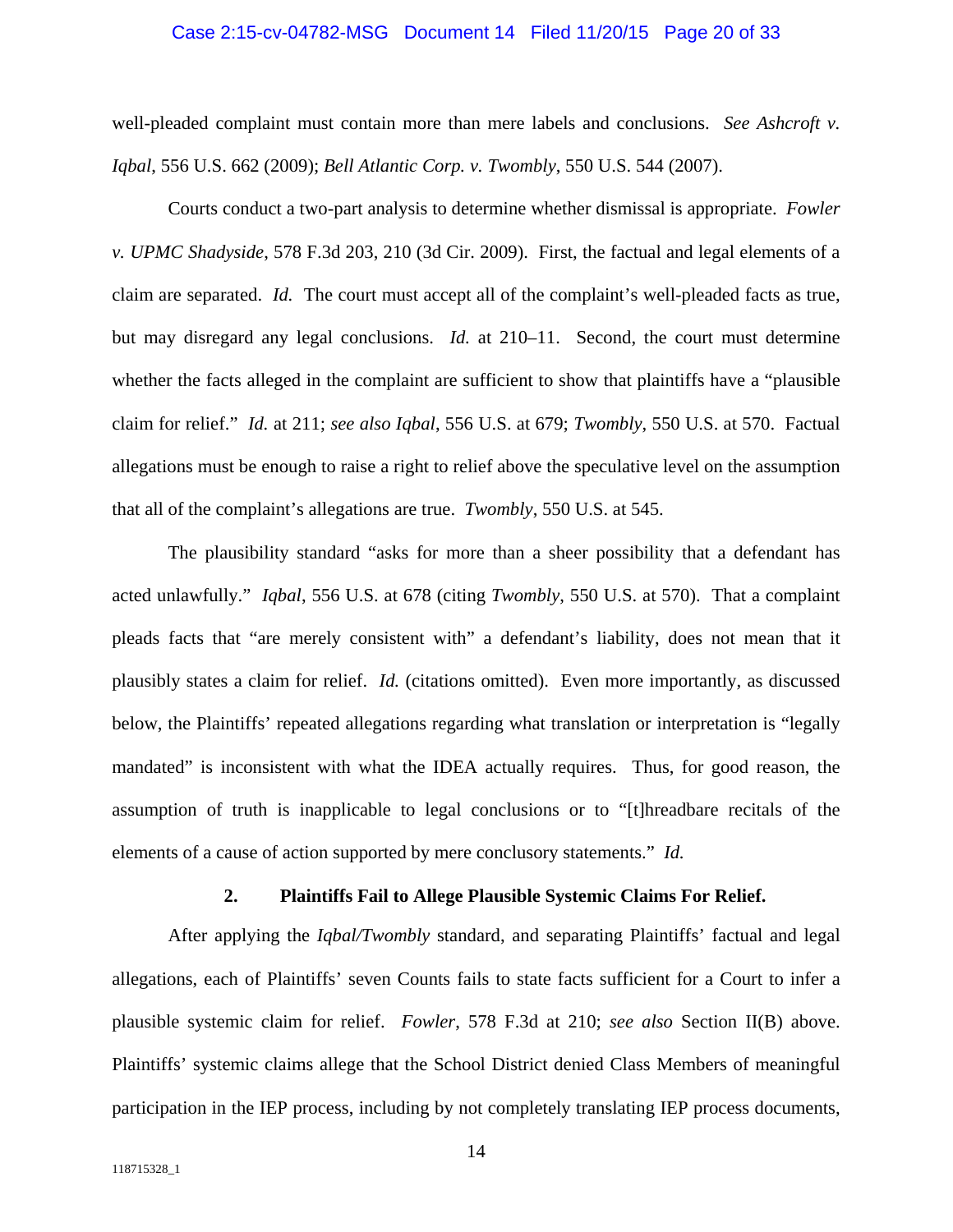#### Case 2:15-cv-04782-MSG Document 14 Filed 11/20/15 Page 21 of 33

evaluations, reevaluations, and by not providing oral interpretation services. These claims must fail because Plaintiffs have not alleged facts that could plausibly support such broad, systemic violations. For a claim to be "systemic," courts hold that it must "implicate[] the integrity or reliability of the IDEA dispute resolution procedures themselves, or require[] restructuring the education system itself in order to comply with the dictates of the Act." *J.T. ex rel. A.T.*, 533 F.App'x at 54 (quoting *Doe By & Through Brockhuis v. Arizona Dep't of Educ.*, 111 F.3d 678, 682 (9th Cir. 1997)). On the other hand, a claim is not "systemic" if it "involves only a substantive claim having to do with limited components of a program, and if the administrative process is capable of correcting the problem." *Id*.

Conclusory allegations of systemic violations are insufficient to survive a motion to dismiss. *Blunt v. Lower Merion Sch. Dist.*, 559 F.Supp.2d 548, 559 (E.D. Pa. 2008); *see also J.D.G. v. Colonial School Dist.*, 748 F.Supp.2d 362 (D. Del. 2010) (finding allegations insufficient "to meet the threshold pleading requirements as required by *Iqbal* and *Twombly* sufficient to raise a systemic violation claim"). In *Blunt*, the district court ruled that "Plaintiffs cannot overcome the clear emphasis on the claims of the individual students by including conclusory allegations of some systemic deficiencies."<sup>4</sup> *Id*.

Here, Plaintiffs fail to point to any actual School District policy that violates any of the asserted statutes. *See*, *e.g.*, *Doe By & Through Brockhuis*, 111 F.3d at 684 ("nothing suggest[ed] that the Department's neglect resulted from an agency decision, regulation, or other binding policy"). For example, Plaintiffs point to no School District policy that would prevent

 $\overline{a}$ 

<sup>4</sup> While *Blunt* addressed systemic allegations in the context of a 12(b)(1) motion based on a failure to exhaust administrative remedies, it is still instructive as to the plausibility of a claim for a systemic violation in the context of a motion to dismiss. *See Canton Bd. of Educ. v. N.B.*, 343 F.Supp.2d 123, 127 (D. Conn. 2004) ("Although, the necessity of exhaustion in the cited cases is different than the present question, the courts examined the sufficiency of the claims of systemic violations and are thus instructive.").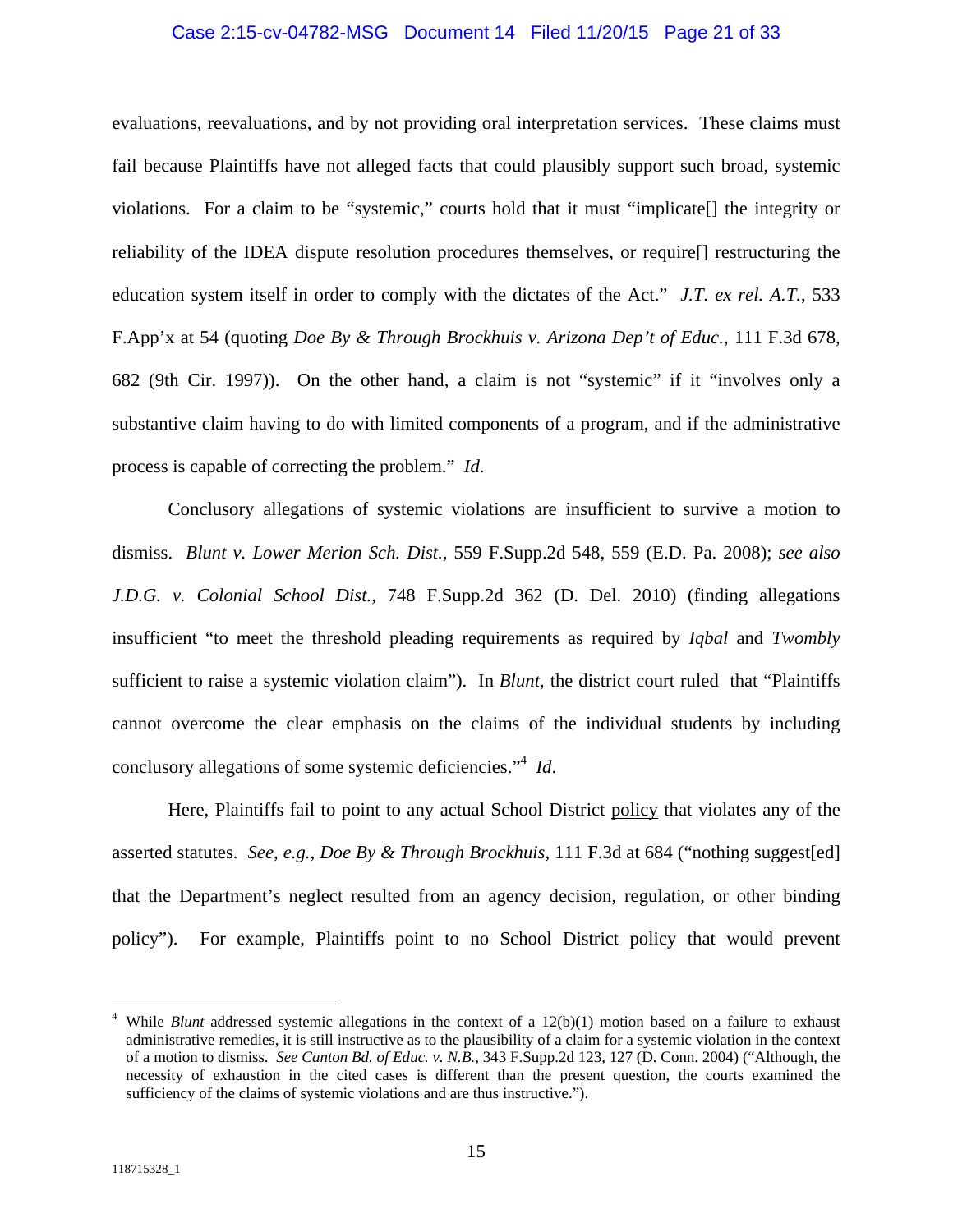#### Case 2:15-cv-04782-MSG Document 14 Filed 11/20/15 Page 22 of 33

meaningful participation or timely evaluations across the Parent and Student Classes such that it would "implicate[] the integrity or reliability of the IDEA dispute resolution procedures themselves, or require[] restructuring the education system itself in order to comply with the dictates of the Act." *J.T. ex rel. A.T.*, 533 F.App'x at 54 (quoting *Doe By & Through Brockhuis.*, 111 F.3d at 682).

 Indeed, as shown in Section II(B) above, the vast majority of Plaintiffs' Complaint consists of legal conclusions and factual allegations that focus on the individual circumstances of the two named Plaintiffs. *See J.D.G.*, 748 F. Supp. 2d at 370 ("[T]he allegations are directed towards the individual claim of J.G. Hence, they fail to rise to a level of systemic proportions."). Plaintiffs' claims cannot properly be considered systemic, as they involve "only a substantive claim having to do with limited components of a program, and [] the administrative process is capable of correcting the problem." *J.T. ex rel. A.T.*, 533 F.App'x at 54. Plaintiffs' threadbare recital of the facts is not enough to raise Plaintiffs' likelihood of any successful systemic claim above a mere possibility, and thus, they should be dismissed pursuant to Rule  $12(b)(6)$ .

Rather than identifying any affirmative policy adopted by the School District, the Plaintiffs instead complain of the School District's refusal to adopt policies advocated by Plaintiffs. *See*, *e.g.*, Complaint at ¶ 55 ("the District has adopted a policy in which it does not timely and completely translate . . . IEP process documents . . . into the native languages spoken and/or read by LEP students and their parents.") However, Plaintiffs point to no authority that requires complete translation of all IEP process documents for meaningful participation, and it would make no sense for the Court to create such a rigid policy for the substantive and individualized inquiry as to whether each particular Class Member has been afforded meaningful participation in the IEP process.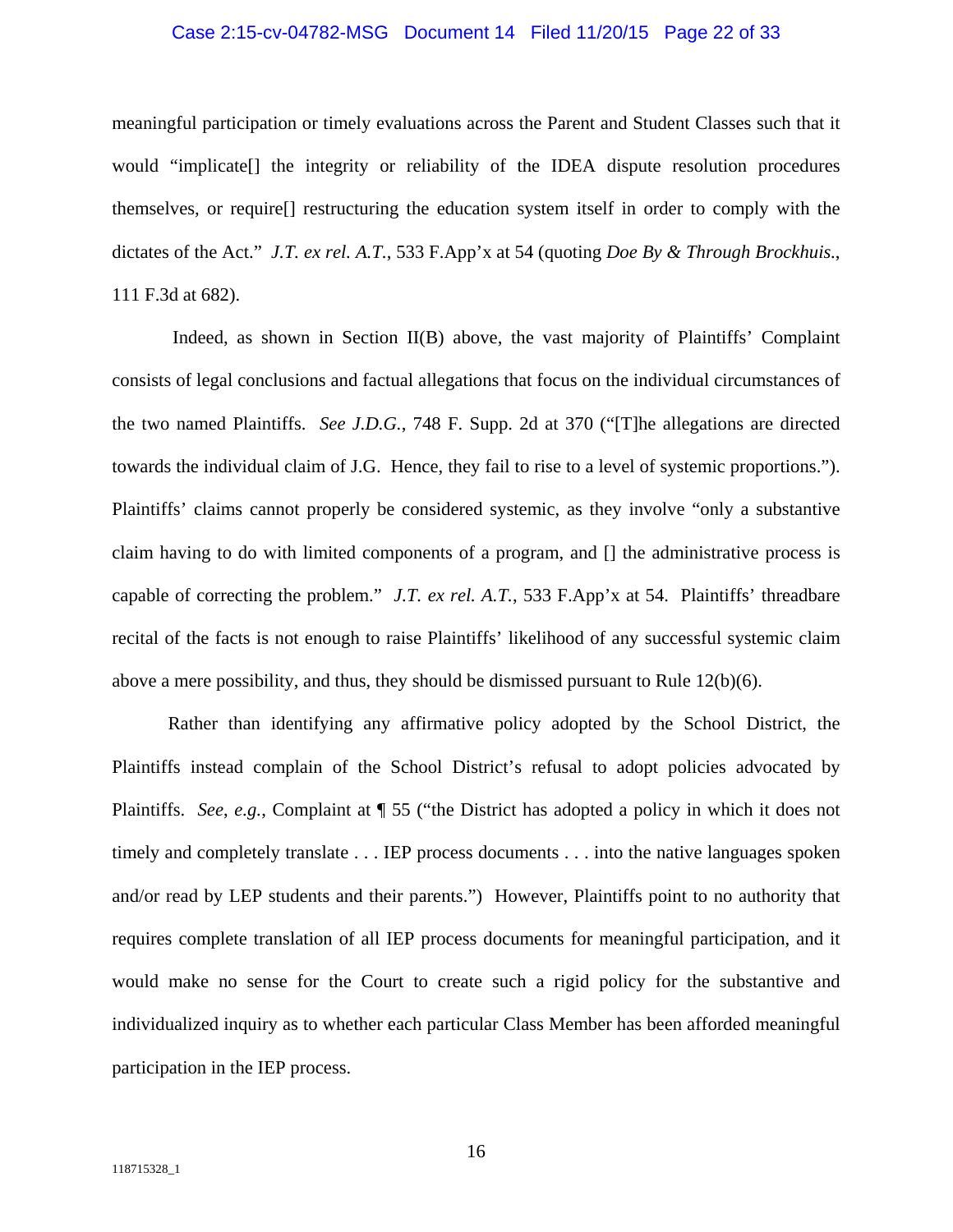#### Case 2:15-cv-04782-MSG Document 14 Filed 11/20/15 Page 23 of 33

During the administrative due process hearings, the hearing officer recognized that the IDEA "requires schools to facilitate meaningful parental participation in the IEP development process." Exh. A to Complaint at 9. However, whether "parental participation" is only "meaningful" when it includes the full translation of all IEP process documents, is a question of fact particular to the specific abilities of the parents. For example, Plaintiffs' request for the mandatory translation of all documents makes no sense when a parent does not know how to read, or otherwise is not necessary to ensure meaningful parental participation. Indeed, the hearing officer recognized that **"[u]nlike the strict translation rules, meaningful participation requires inquiry into the Parent's ability to participate in meetings without translation."** *Id.* (emphasis added). This is why the hearing officer limited his findings to the particular individuals involved: "In this case, it is not possible for the Parent to meaningfully participate . . . unless the documents presented at that meeting are fully translated."5 *Id*. (emphasis added).

Consistently, the DOJ guidelines instruct that the question of whether "to provide written translations of documents should be determined by the recipient on a case-by-case basis."6 *See*  DOJ Guidance, Fed. Reg. Vol. 67, No. 117 at 41463. While designed to be "flexible and factdependent," to ensure meaningful access to LEP persons, "the starting point is an individualized assessment that balances the following four factors: (1) The number or proportion of LEP persons eligible to be served or likely to be encountered by the program or grantee; (2) the frequency with which LEP individuals come in contact with the program; (3) the nature and

<u>.</u>

<sup>5</sup> District courts have discretion to determine how much deference to accord to the administrative proceeding. *See Oberti v. Bd. of Educ.*, 995 F.2d 1204, 1219 (3d Cir. 1993); *see also Kevin M. v. Bristol Twp. Sch. Dist.*, No. 00 cv-6030, 2002 WL 73233, at \*4 (E.D. Pa. Jan. 16, 2002) ("While the Court must give 'due weight' to the administrative record, it has discretion to determine how much weight is due in a given case.").

<sup>6</sup> The Court should afford deference to the DOJ's guidelines. *See*, *e.g.*, *Christensen v. Harris Cnty.*, 529 U.S. 576, 588 (2000) ("[A]n agency's interpretation of its own regulation is entitled to deference.").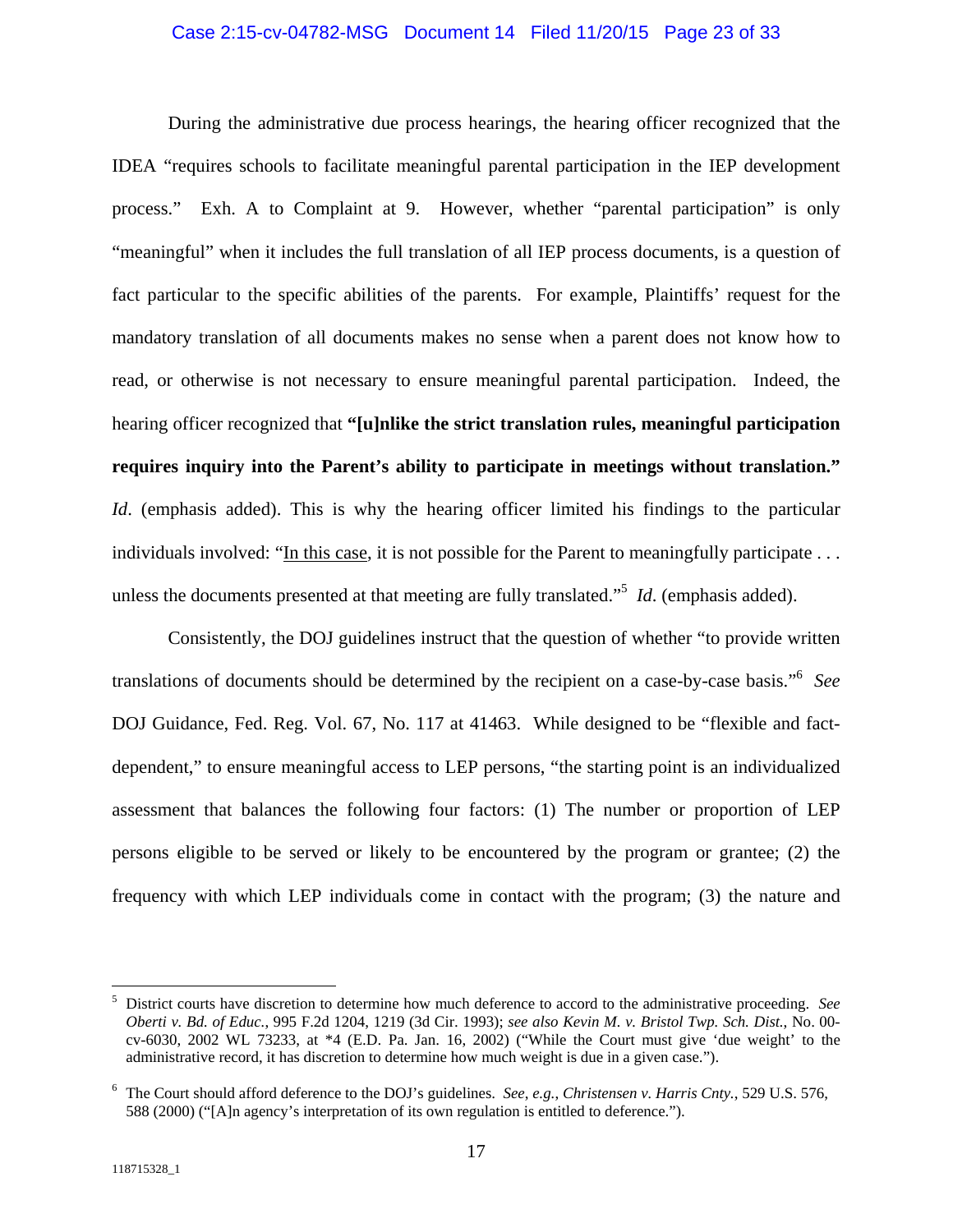#### Case 2:15-cv-04782-MSG Document 14 Filed 11/20/15 Page 24 of 33

importance of the program, activity, or service provided by the program to people's lives; and (4) the resources available to the grantee/recipient and costs." *Id*.

For instance, the guidelines provide that non-vital information, which may be found, for example, "when the document is very large," need not be translated. *Id*. Likewise, a distinction should be made "between languages that are frequently encountered by a recipient and lesscommonly encountered languages." *Id.* As the DOJ noted, many recipients of federal funds (such as the School District) "regularly serve LEP persons who speak dozens and sometimes over 100 different languages" and "[t]o translate all written materials into all of those languages is unrealistic." *Id.* 

In short, Plaintiffs are essentially asking this Court to engage in judicial lawmaking by rewriting the IDEA and other state and federal statutes to impose bright-line translation obligations that are not legally required. However, "[t]he courts are in no position to exercise control over schools and determine the policy of school administration." *Wilson v. Sch. Dist. Of Philadelphia*, 195 A. 90, 97 (Pa. 1937). Rather, such issues "must be left to persons of experience who have made a life study of it, and certainly is not to be subjected to the consideration of jurists who have little or no training to appraise school systems or their necessities." *Id.* Because the asserted statutes and regulations provide the School District and special education hearing officers with discretion to make such individualized determinations, and Plaintiffs point to no legal requirement that the School District systemically violates, the Court should dismiss Plaintiffs' systemic claims for failure to state a claim.

### **C. Plaintiffs' Purported Systemic Claims Fail to Allege Relief that is Permissible Under the Applicable Regulations.**

Similarly, Plaintiffs' requests for sweeping changes to the IDEA and other statutory framework is inappropriate relief for the Court to grant. Where, as here, there is already a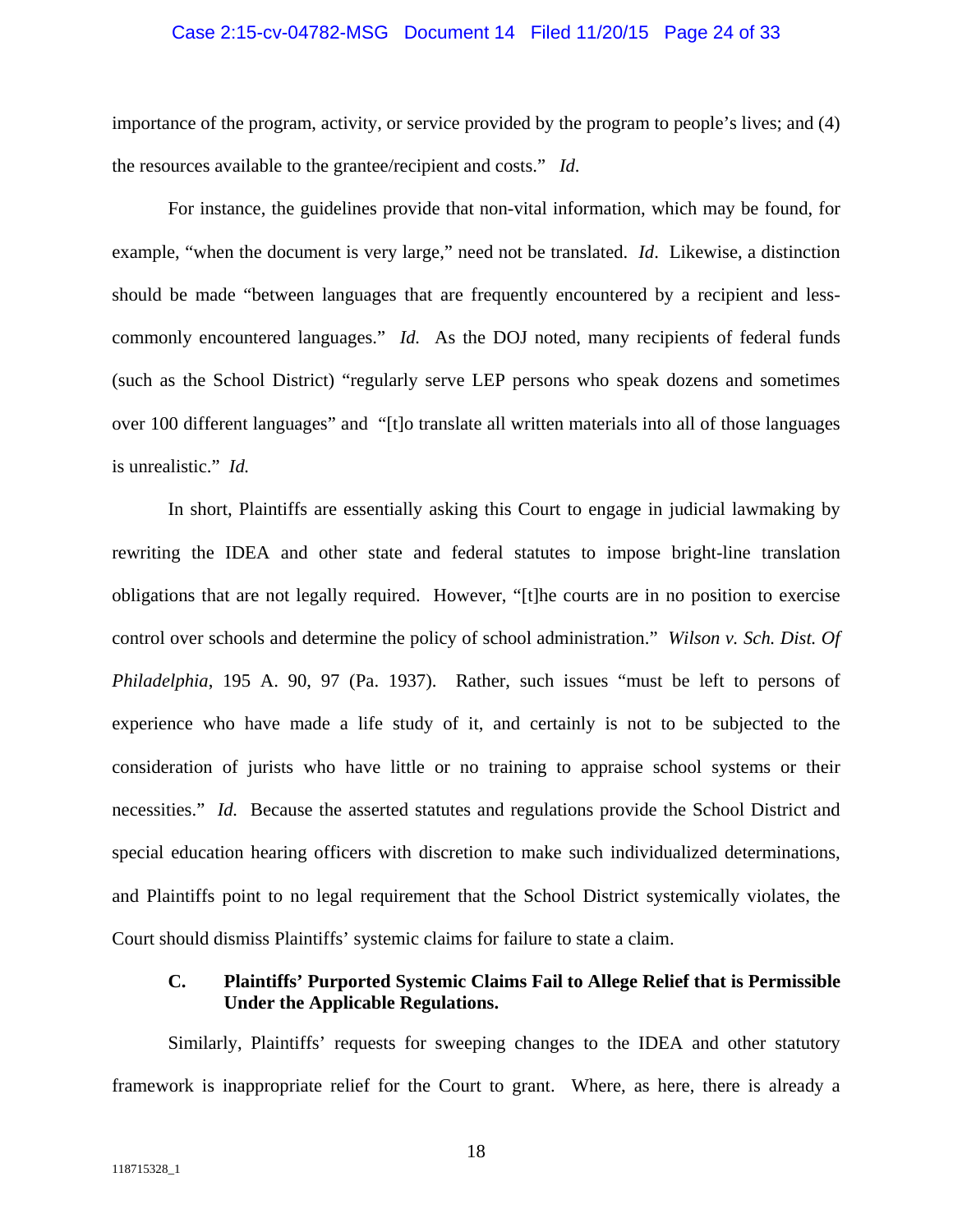#### Case 2:15-cv-04782-MSG Document 14 Filed 11/20/15 Page 25 of 33

detailed legislative system in place that describes the requirements of the law, the Court should not impose additional requirements. *See Rancocas Valley Reg'l High Sch. Bd. of Educ. v. M.R.*, 380 F. Supp. 2d 490, 493-94 (D. N.J. 2005) (holding that "a United States District Court is an inappropriate instrument to effect" an overhaul of the IDEA). For example, Plaintiffs request that this Court Order that the School District:

- "[A]dopt and implement a new written special education plan and District policy to provide legally mandated translation and sufficient interpretation services to members of the Parent Class and the Student Class." Request for Relief at ¶ 2.
- "[D]evelop a method and written protocol to proactively identify all LEP Parents who may need translation and interpretation services." Request for Relief at  $\P$  3.
- "[T]imely translate and deliver all IEP process documents . . . as needed in the appropriate native language in advance of IEP meetings to ensure meaningful participation." Request for Relief at ¶ 4.
- "[N]otify all parents [in the parent's native language] at the time of enrollment of their right to receive translated IEP process documents and interpretation services. ..." Request for Relief at ¶ 5.
- "[P]rovide notice [that student's entitled to an IDEA evaluation] . . . are entitled to certain documents in his or her native language…" Request for Relief at ¶ 6.
- Appoint Plaintiffs' counsel to monitor compliance. Request for Relief at ¶ 8.

Plaintiffs claim that such relief is "legally mandated" or necessary "to ensure meaningful participation," but cannot point to any statutory authority for this Court to enforce such claim. As the hearing officer recognized, the IDEA requires the translation of only certain notice and procedural safeguard documents. Exh. A to Complaint at 8. For other IEP documents, however,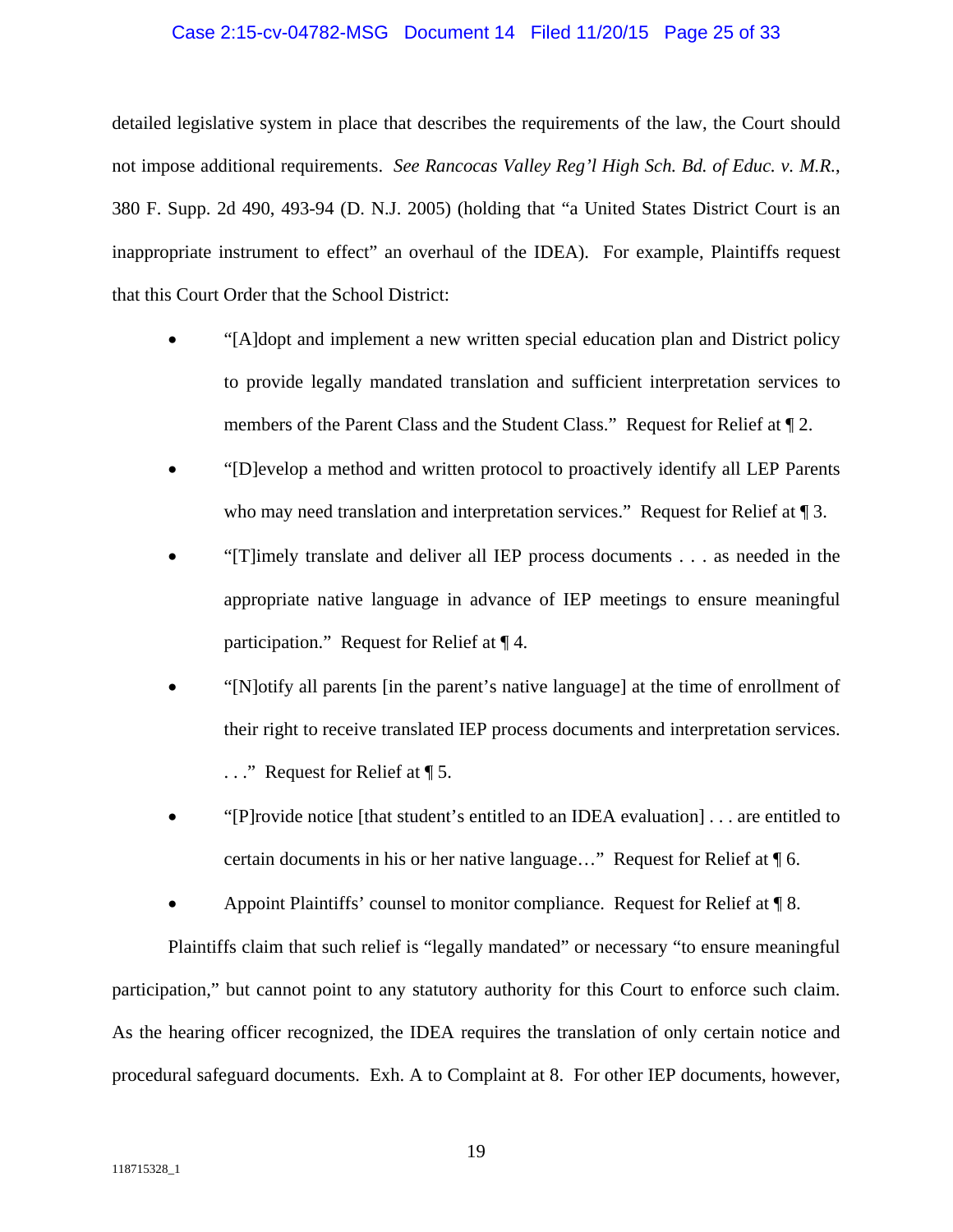#### Case 2:15-cv-04782-MSG Document 14 Filed 11/20/15 Page 26 of 33

the IDEA provides the School District with the discretion to determine when translation is necessary to ensure meaningful participation, based on the unique and individualized circumstances of each case. *Id*.

Plaintiffs proposed re-write of the IDEA would be incredibly burdensome for a School District that already financially strapped. Such relief, if granted, would require the translation of each and every IEP process document, even though not statutorily required. As Plaintiffs point out, each IEP process involves a myriad of documents, such as: IEPs; NOREPs; Procedural Safeguards Notices; IEP Team Meeting Invitations; Manifestation Determinations; Permission to Evaluate; Permission to Re-Evaluate, Evaluation Reports and Re-Evaluation Reports; Psychoeducational Reports; progress reports; and Medicaid Consent Forms. Complaint at ¶ 6. This process can include multiple IEPs on an annual basis; countless revisions, evaluations and reevaluations by school psychologists, speech therapists, occupational and physical therapists, vision and hearing therapists. Moreover, the requested relief would impose heightened obligations on the School District of Philadelphia that do not apply to the countless other public and charter schools in the region.<sup>7</sup>

Plaintiffs' Requests for Relief are plainly improper as they involve policy decisions reserved for the legislature. *See R.P.-K ex rel. C.K. v. Dep't of Educ., Hawaii*, No. 10-cv-436

 $\overline{a}$ 

<sup>&</sup>lt;sup>7</sup> Finally, imposing extra-statutory requirements on the School District could have an adverse impact on Philadelphia students and their families. Philadelphia's elementary and secondary environment is uniquely situated to offer a diverse educational portfolio which includes over two-hundred public schools, private and parochial schools, and cyber charter schools. Philadelphia is also home to over eighty (80) charter schools, each of which is a separate LEA under IDEA. *See* Brief for Education Law Center – PA as *Amicus Curiae* at 9, 42, *Sch. Dist. of Philadelphia v. Dep't of Educ.*, 92 A.3d 746 (Pa. 2014) (No. 28 EAP 2013); *Charlene R. v. Solomon Charter Sch.*, 63 F. Supp. 3d 510, 519 (E.D. Pa. 2014) ("Pennsylvania has encouraged the growth of charter schools, which are considered to be public schools and LEAs under the IDEA."). Parents in Philadelphia regularly choose between these various options, selecting a school that will best meet the needs of their children and families at any given time. In addition, many school-age students with disabilities are educated outside the City limits, though they and their families remain in Philadelphia. This fluidity between schools can result in school-age children shifting enrollment from LEAs in Philadelphia to elsewhere in the Commonwealth and vice versa. If the Court were to impose extrastatutory requirements upon the School District, as Plaintiffs request, it would lead to an undesirable result, creating confusion for students and their families by subjecting them to potentially different standards depending on whether the student is being educated inside or outside the District's public school portfolio.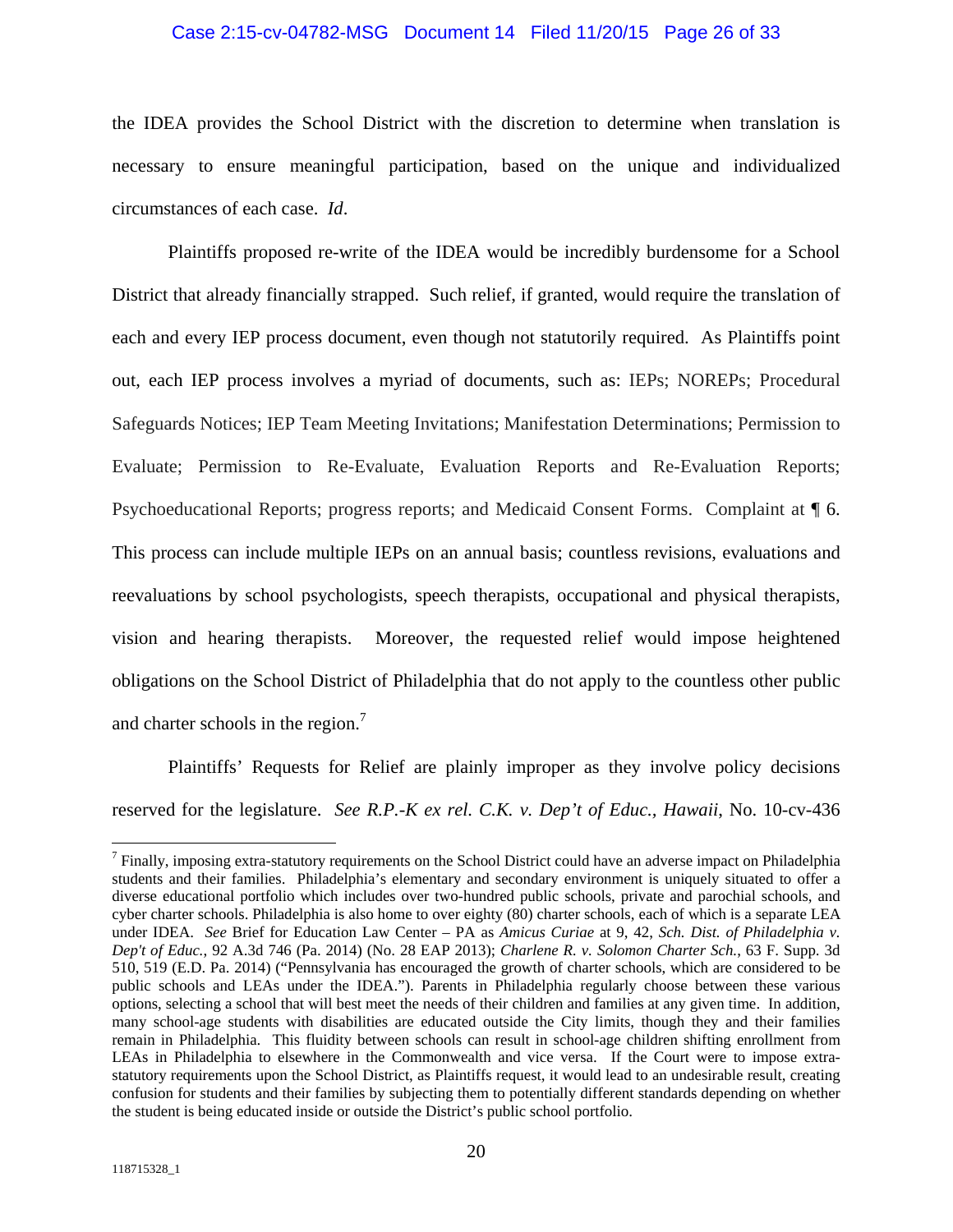#### Case 2:15-cv-04782-MSG Document 14 Filed 11/20/15 Page 27 of 33

DAE, 2012 WL 1082250, at \*8 (D. Haw. Mar. 30, 2012) ("this Court may not rewrite the law or otherwise engage in an exercise of judicial legislation. . . . it is the role of Congress to legislate and make policy decisions. Where, as in the case of the IDEA, Congress has given . . . some discretion in implementing the law, the exercise of that discretion is reserved to the Governor and the State Legislature."); *see also Morton Cmty. Unit Sch. Dist. No. 709 v. J.M.*, 986 F. Supp. 1112, 1124-25 (C.D. Ill. 1997), *aff'd*, 152 F.3d 583 (7th Cir. 1998) ("this Court cannot rewrite the IDEA."). Because the system-wide judicial legislation requested by Plaintiffs is inappropriate, this Court should dismiss the Complaint, which demands only systemic relief.

## **D. Plaintiffs Fail to State a Claim Under Section 504 of Rehabilitation Act, Americans with Disabilities Act as Amended, and 22 Pa. Code Chapter 15 (Counts Three and Seven).**

Counts Three and Seven must also be dismissed because they contain only legal conclusions without the factual support necessary for a plausible claim. In addition, Plaintiffs' RA claim in Count Three must also fail because disability is not the "sole cause" of the alleged discrimination.

To state a plausible claim for relief under the ADA, a plaintiff must allege sufficient facts that permit the Court to make the inference that the plaintiff: " $(1)$  has a 'disability,'  $(2)$  is a 'qualified individual,' and (3) has suffered an adverse action because of that disability." *Turner v. Hershey Chocolate U.S.,* 440 F.3d 604, 611 (3d Cir. 2006) (quoting *Buskirk v. Apollo Metals*, 307 F.3d 160, 166 (3d Cir. 2002) and *Gaul v. Lucent Techs. Inc.*, 134 F.3d 576, 580 (3d Cir. 1998)). Under Section 504 of the RA, a plaintiff must allege facts that permit the inference: "(1) he is 'disabled' as defined by the Act; (2) he is 'otherwise qualified' to participate in school activities; (3) the school or the board of education receives federal financial assistance; and (4) he was excluded from participation in, denied the benefits of, or subject to discrimination at, the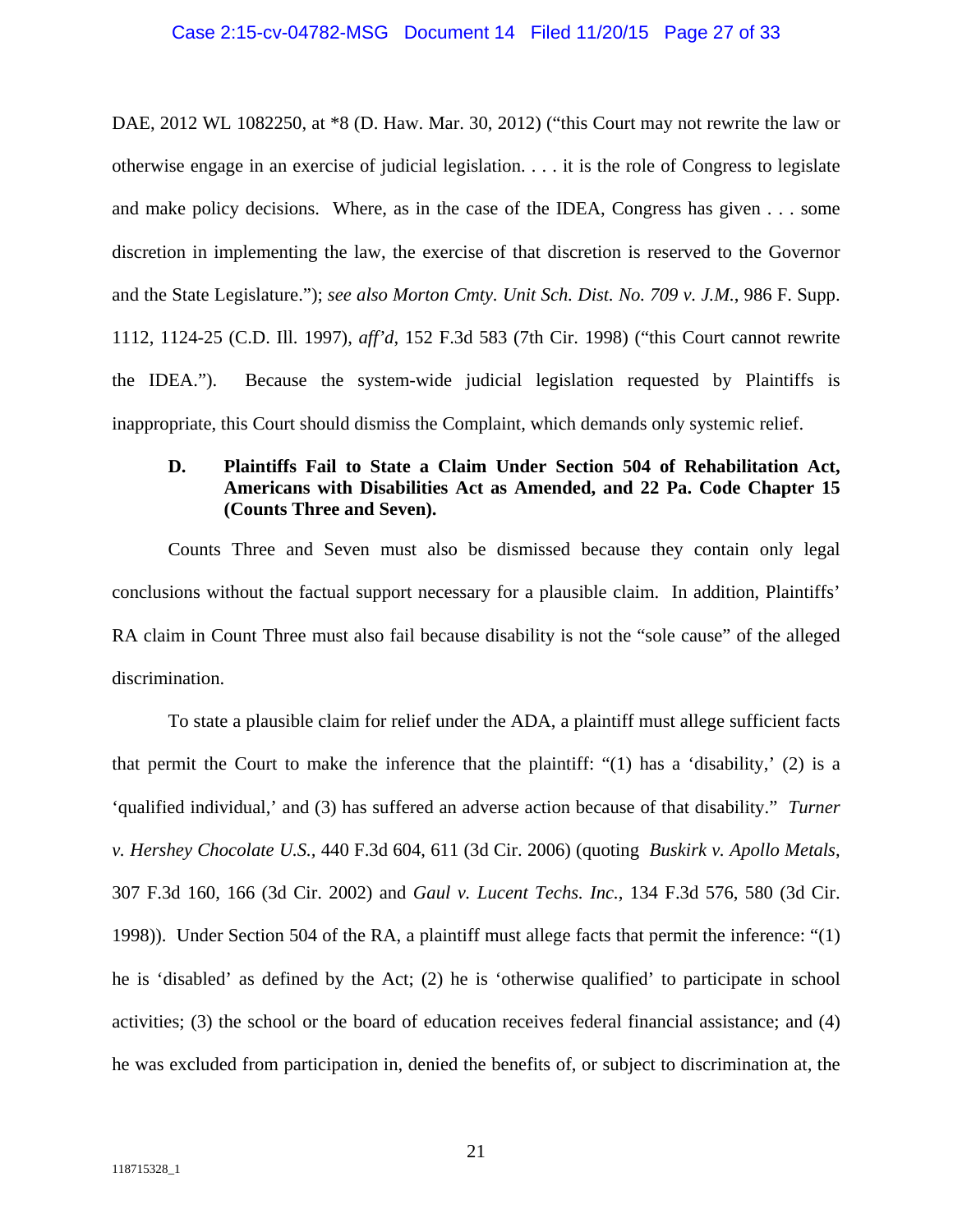school."8 *Andrew M. v. Delaware County Office of Mental Health and Mental Retardation*, 490 F.3d 337, 350 (3d Cir. 2007) (quoting *Ridgewood Board of Education v. N.E.,* 172 F.3d 238, 253 (3d Cir. 1997)).

The only factual allegation under these statutes is that the School District allegedly failed to translate regular education forms, including homebound forms and related information. Complaint at ¶¶ 91, 110. Otherwise, the allegations are purely legal conclusions that merely repeat the elements necessary to bring an ADA and/or RA claim. Plaintiffs' threadbare allegations are insufficient to state claim because they do not contain facts from which the Court can infer a plausible cause of action under any of these statutes.

 Further, in *CG v. Pa. Dep't of Educ.*, the Third Circuit explained the difference between the causation elements in the RA and the ADA. 734 F.3d 229, 235 (3d Cir. 2013). According to the Court, "[t]he RA allows a plaintiff to recover if he or she were deprived of an opportunity to participate in a program *solely on the basis of disability*, while the ADA covers discrimination on the basis of disability, even if there is another cause as well." *Id.* at 235-36 (emphasis added); *see also Lamberson v. Pa.*, 561 F. App'x 201, 207 (3d Cir. 2014) ("[A] disability must be the 'sole cause' of the alleged discrimination under the RA . . . ."). As the Third Circuit explained, "[b]ecause the RA's causation requirement requires disability to be the sole cause of discrimination, an alternative cause is fatal to an RA claim because disability would no longer be the sole cause." *Id.* at 236 n.11. Because Plaintiffs' claims do not allege discrimination based solely on disability, but rather discrimination based on limited English proficiency, the RA claim in Count Three must fail as a matter of law.

<sup>8</sup> 22 Pa. Code Chapter 15 is Pennsylvania's implementation of Section 504 of the Rehabilitation Act. Plaintiffs bring claims under Chapter 15 in both Counts Three and Seven. Defendant addresses both Counts in this Section.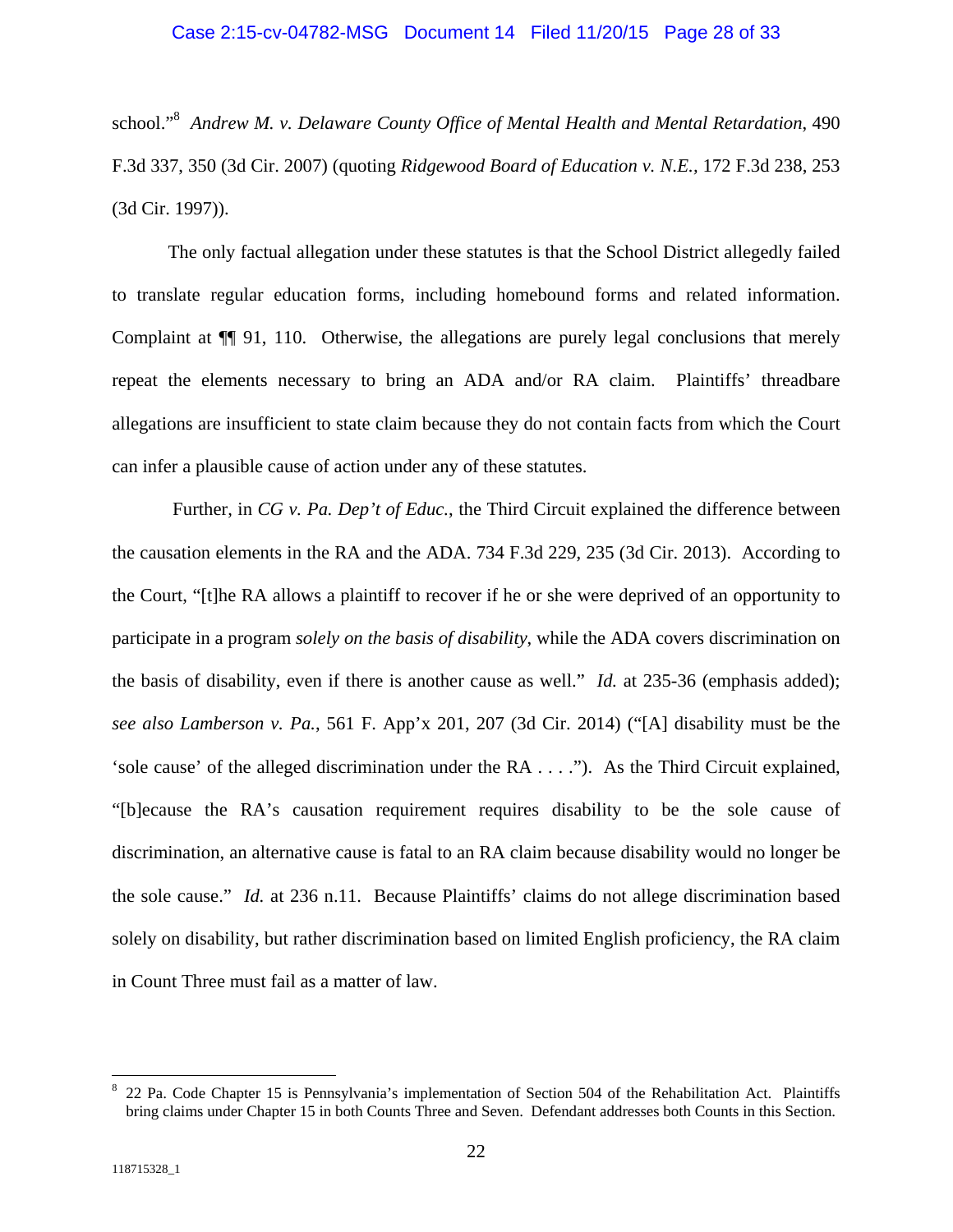## **E. Plaintiffs Fail to State a Claim for a Violation of the Equal Education Opportunity Act (Count Four).**

Plaintiffs' EEOA claim additionally fails because the Complaint does not adequately allege discrimination based on race, color, sex, or national origin. The EEOA provides, "[n]o State shall deny equal educational opportunity to an individual on account of his or her race, color, sex, or national origin, by—the failure by an educational agency to take appropriate action to overcome language barriers that impede equal participation by its students in its instructional programs." 20 U.S.C. § 1703(f). "To state a plausible claim under the EEOA, Plaintiffs must allege sufficient facts that: "show '(1) language barriers; (2) defendant's failure to take appropriate action to overcome these barriers; and (3) a resulting impediment to student['s] equal participation in instructional programs.'" *K.A.B. ex rel. Susan B. v. Downington Area Sch. Dist.*, No. 11-cv-1158, 2013 WL 3742413, \*11 (E.D. Pa. July 16, 2013); *see also Deerfield Hutterian Ass'n v. Ipswich Bd. of Ed.*, 468 F. Supp.1219, 1231 (D.S.D. 1979). Further, for the second element of the cause of action, "[a]s the text of the statute dictates, the defendant's failure to take appropriate action must be 'on account of . . . race, color, sex, or national origin.'" *See id.* (granting judgment in favor of defendants on EEOA claim where plaintiffs failed to show that an educational opportunity was denied them on account of race, color, sex or national origin).

Here, Plaintiffs' entire allegation is a legal conclusion based on a false premise. Complaint at ¶ 95. Without citing to any legal authority, Plaintiffs allege that the School District's "failure" must have been based on the Student Class's national origin simply because their English proficiency is limited. However, as the Eastern District of Pennsylvania explained in the *K.A.B. ex rel. Susan B.* case, *"discrimination based on English proficiency is not the same as discrimination based on national origin." K.A.B. ex rel. Susan B.*, 2013 WL 3742413 at \*12 (emphasis added); *see also Mumid v. Abraham Lincoln High Sch.*, 618 F.3d 789, 795 (8th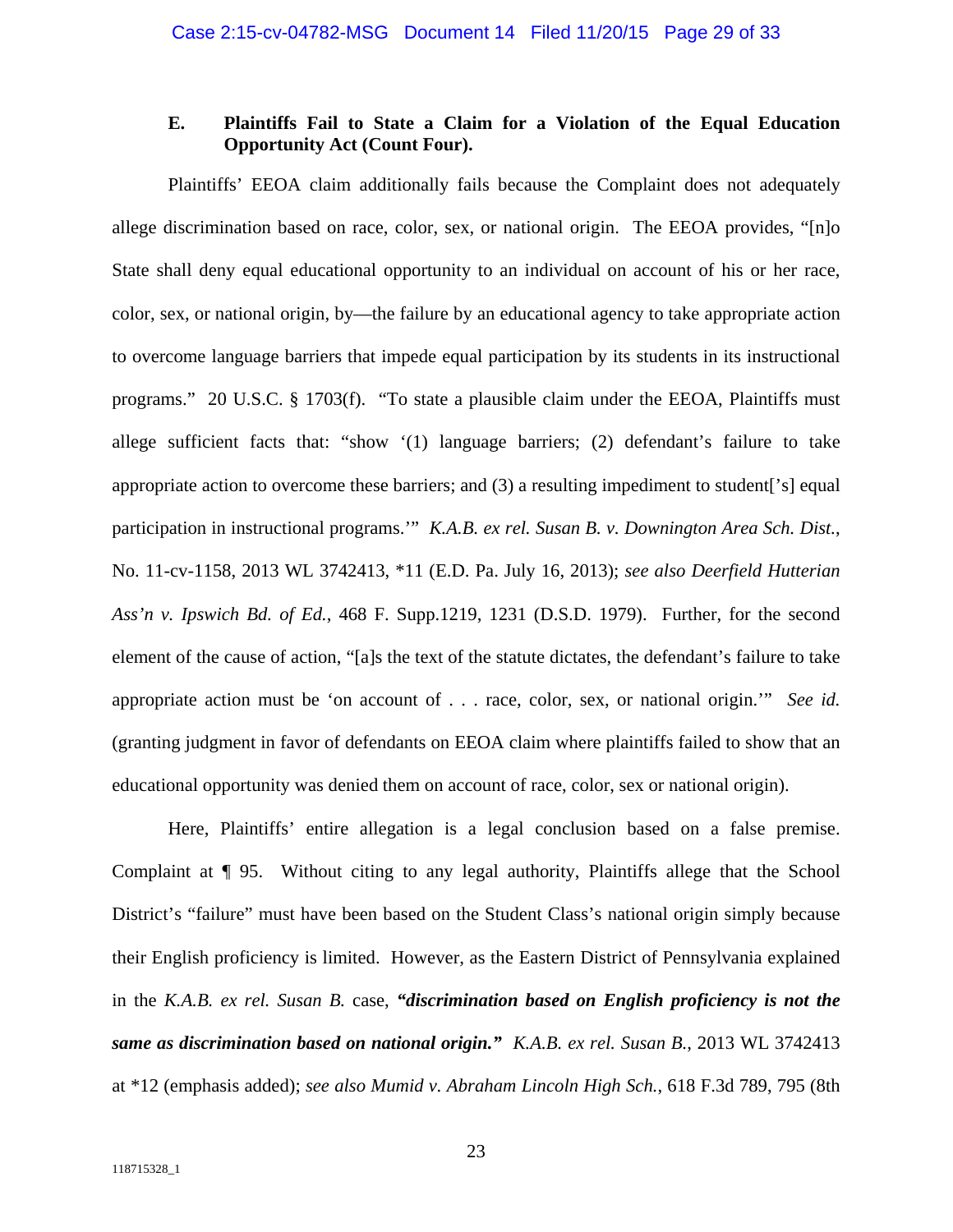#### Case 2:15-cv-04782-MSG Document 14 Filed 11/20/15 Page 30 of 33

Cir. 2010). Plaintiffs, therefore, plead no facts upon which the Court can infer that the School District's alleged failure was on account of "race, color, sex, or national origin." *Id*. Without some additional factual allegation tying the School District's alleged failure to the Student Class's national origin, Plaintiffs cannot state a plausible claim under the EEOA, and the Court should dismiss Count Four pursuant to Rule 12(b)(6).

## **F. Plaintiffs Fail to State a Claim for a Violation of Title VI of the Civil Rights Act of 1964 (Count Five).**

Title VI provides that "[n]o person in the United States shall, on the ground of race, color, or national origin, be excluded from participation in, be denied the benefits of, or be subjected to discrimination under any program or activity receiving Federal financial assistance." 42 U.S.C. § 2000d. To state a plausible claim for relief under Title VI, a plaintiff must allege facts that permit the Court to infer that the plaintiff: "(1) was a member of a protected class, (2) qualified for the benefit or program at issue, (3) suffered an adverse action, and (4) the adverse action occurred under circumstances giving rise to an inference of discrimination." *See Se. Pa. Transp. Auth. v. Gilead Sciences, Inc.*, No. 14-cv-6978, 2015 WL 1963588, \*8 (E.D. Pa. May 4, 2015) (citation omitted).

Plaintiffs' Title VI claim is not plausible because it fails to allege that the Plaintiffs are a member of a protected class (race and/or national origin). *See Abdullah v. Small Bus. Banking Dep't of Bank of Am.*, No. 13-cv-305, 2013 WL 1389755, \*3 (E.D. Pa. Apr. 5, 2013), *aff'd*, 532 F. App'x 89 (3d Cir. 2013) (dismissing Title VI claim where the amended complaint failed to identify a suspect class). Once again, the allegation that certain Plaintiffs are LEP is not enough to show that they are part of a protected class. *See* Complaint at ¶ 102; *see also K.A.B. ex rel. Susan B.*, 2013 WL 3742413 at \*10 (quoting *Mumid v. Abraham Lincoln High Sch.*, 618 F.3d 789, 795 (8th Cir. 2010)) ("While Title VI prohibits discrimination on the basis of national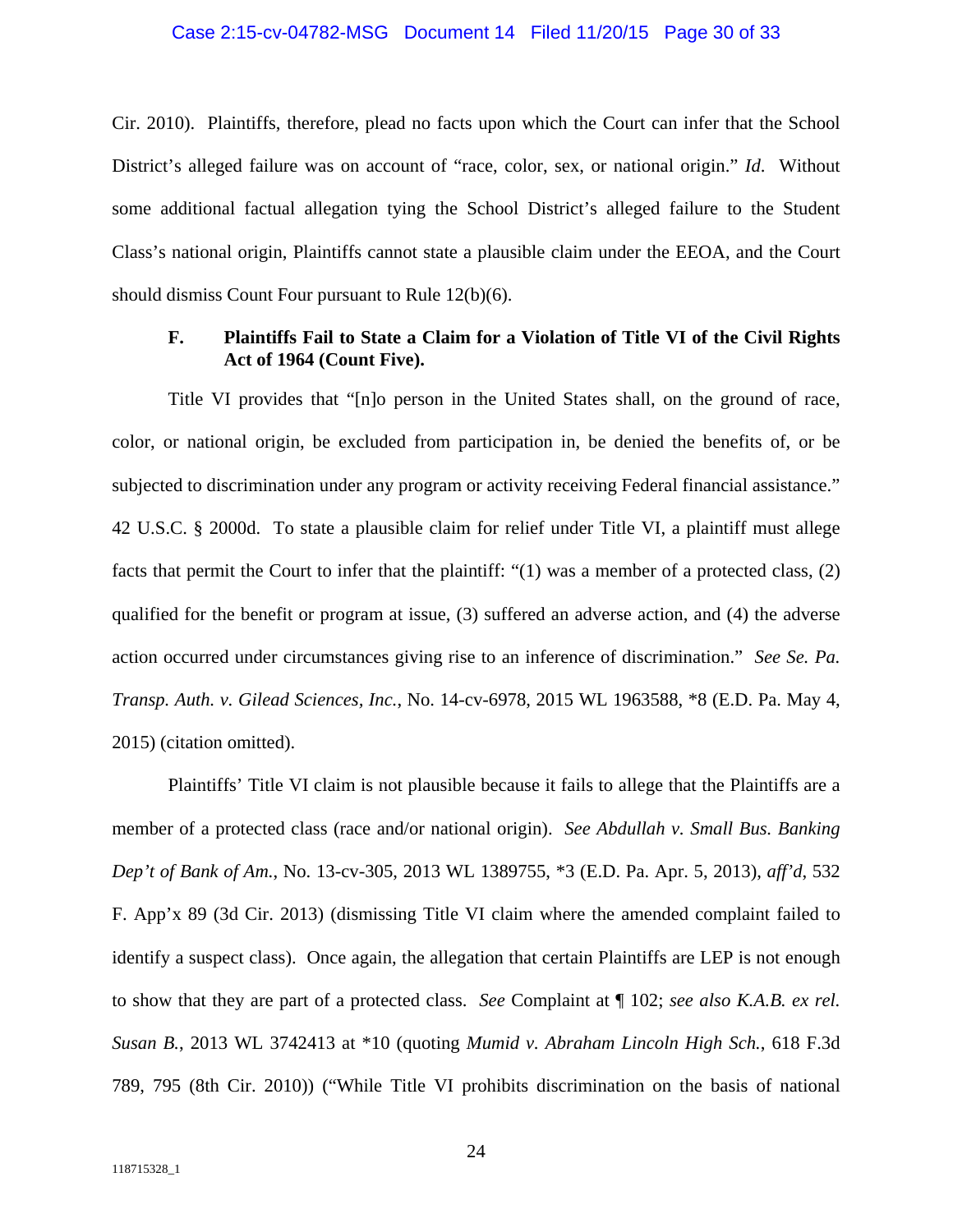#### Case 2:15-cv-04782-MSG Document 14 Filed 11/20/15 Page 31 of 33

origin, language and national origin are not interchangeable. A policy that treats students with limited English proficiency differently than other students in the district does not facially discriminate based on national origin.").

Finally, to the extent Plaintiffs are attempting to bring a cause of action based on violations of regulations promulgated pursuant to Section 602 of Title VI (*See* Complaint at ¶ 101), those claims must fail because Section 602 regulations "cannot be enforced through a private cause of action." *Powell v. DeCarlo*, No. 12-cv-762, 2012 WL 3104839, \*3 (E.D. Pa. July 31, 2012) (citation omitted); *see also Alexander v. Sandoval*, 532 U.S. 275, 293 (2001) ("Neither as originally enacted nor as later amended does Title VI display an intent to create a freestanding private right of action to enforce regulations promulgated under § 602. We therefore hold that no such right of action exists."). Therefore, the Court should dismiss Plaintiffs' Title VI claims pursuant to Rule 12(b)(6).

#### **V. CONCLUSION**

For the above stated reasons, Defendant respectfully requests the Court grant its Motion to Dismiss.

#### DILWORTH PAXSON LLP

/s/ Marjorie M. Obod

 Marjorie M. Obod, Esquire Patrick M. Northen, Esquire 1500 Market Street, Suite 3500E Philadelphia, PA 19102-2101 *Counsel for Defendant* 

Dated: November 20, 2015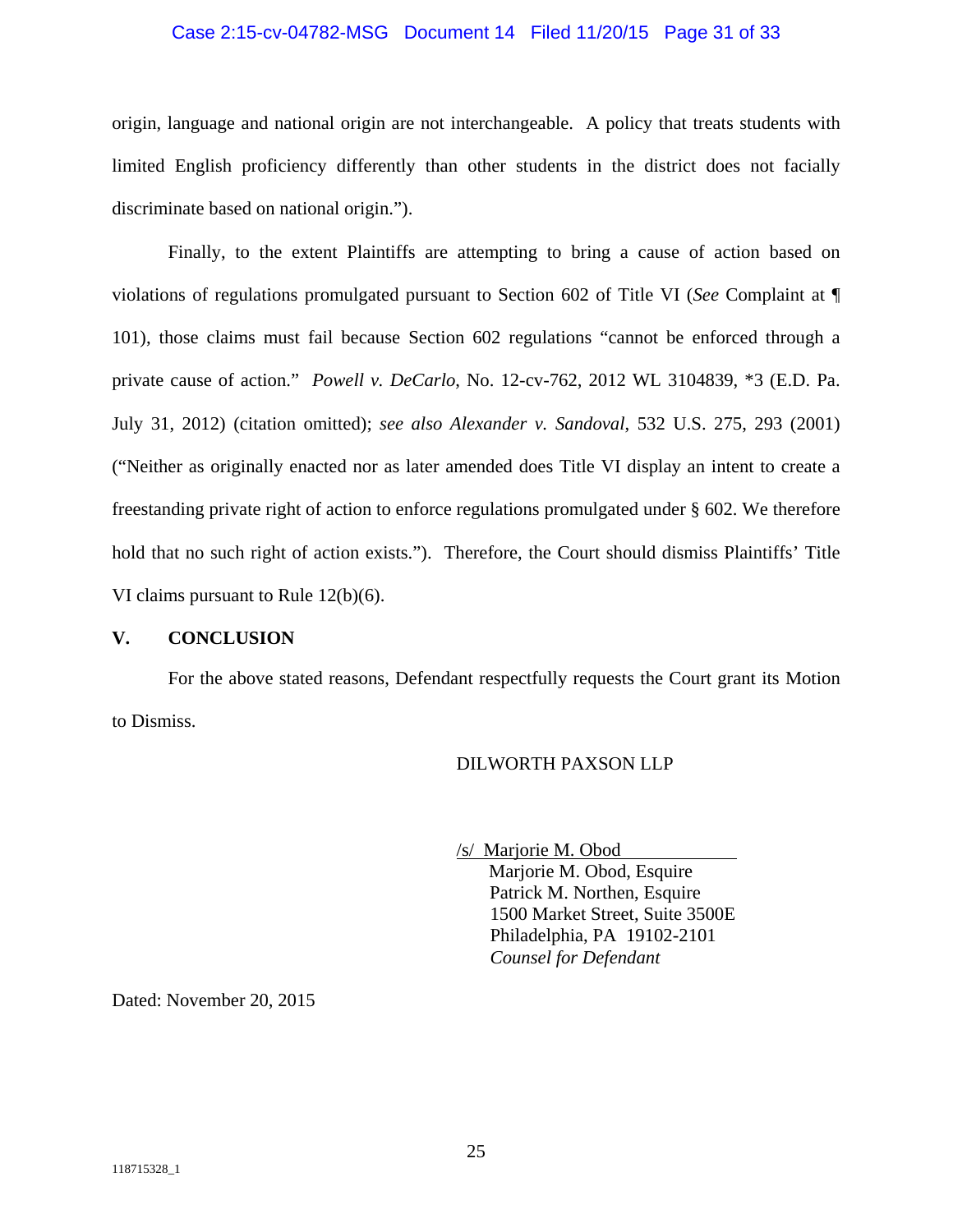### **CERTIFICATE OF SERVICE**

I, Marjorie M. Obod, Esquire, hereby certify that on the 20th day of November, 2015, I caused a true and correct copy of the foregoing MOTION TO DISMISS PLAINTIFFS' COMPLAINT to be filed electronically, made available for viewing and downloading from the CM/ECF system, and to be served electronically via the CM/ECF system and/or via first class mail, postage prepaid, upon the following:

> Sonja Kerr, Esquire Michael Churchill, Esquire Public Interest Law Center of Philadelphia 1709 Benjamin Franklin Parkway, 2nd Floor Philadelphia, PA 19103

> > Maura McInerney, Esquire Education Law Center 1315 Walnut Street,  $4^{\text{th}}$  Floor Philadelphia, PA 19107

Paul H. Saint-Antoine, Esquire Chanda A. Miller, Esquire Aviva H. Reinfeld, Esquire Lucas B. Michelen, Esquire Drinker, Biddle & Reath LLP One Logan Square, Suite 2000 Philadelphia, PA 19103

> /s/ Marjorie M. Obod Marjorie M. Obod